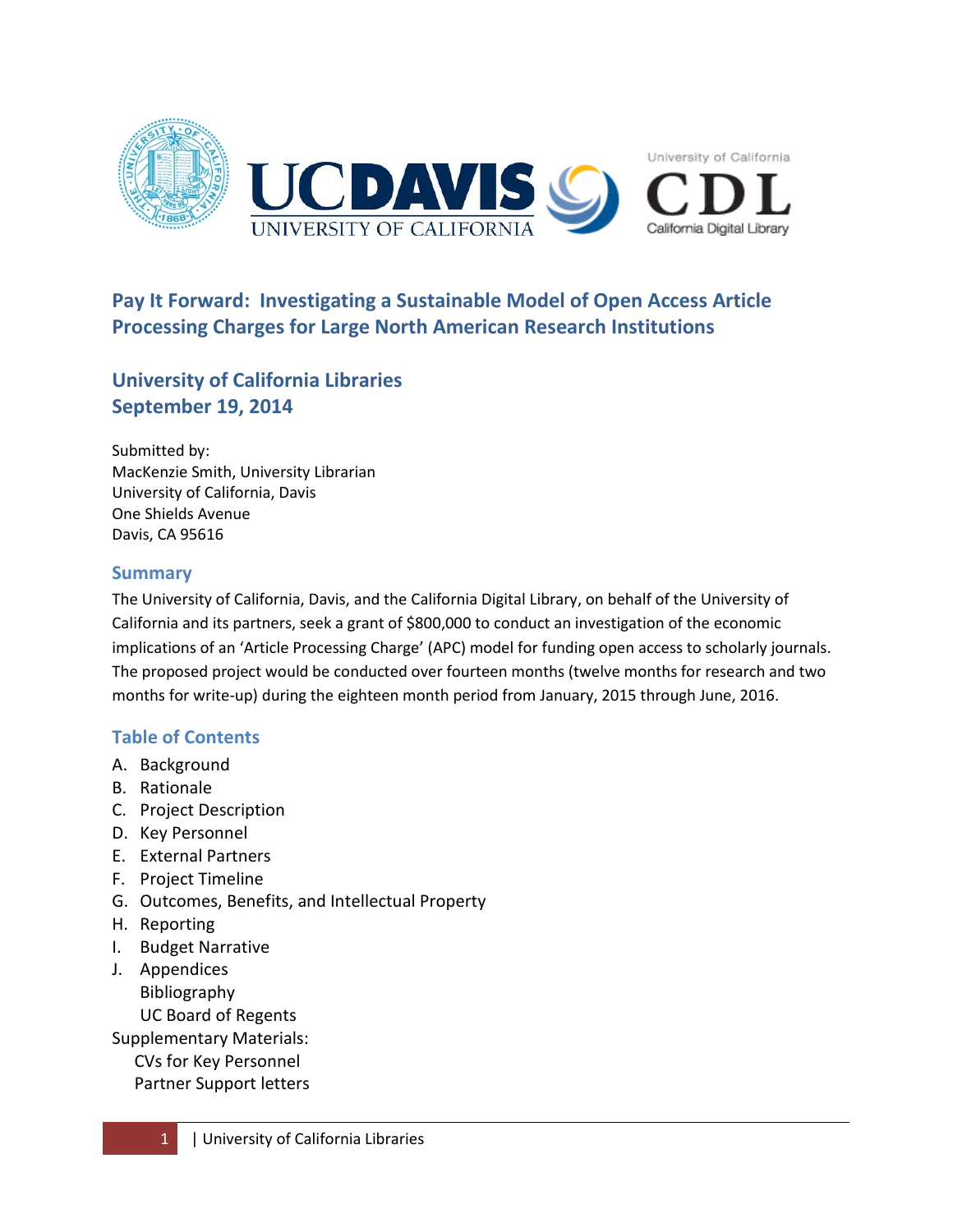# **Background**

In 2013, the Andrew W. Mellon Foundation granted the University of California, via the UC Davis campus and in collaboration with the California Digital Library, funding to develop a plan for an extensive and rigorous investigation of the economic implications of the "Article Processing Charge" (APC) funding model for open access to scholarly communication. The APC model is a popular variant of the "Gold" open access model in which publishers are compensated for their effort by authors (or their proxies)<sup>[1](#page-1-0)</sup> at the point of publication rather than by charging subscription fees for access to the journals. The "Gold" open access model also encompasses journals with other sources of funding so that authors are not charged. Our study focuses on APC-funded scholarship because we observe that should this model become the predominant open access funding model for the majority of journals in which authors at large North American research institution like the University of California publish, there is a significant risk that we would be unable to continue to sustain scholarly communication. We recognize that other forms of scholarship, e.g. monographs, are beginning to shift to a gold funding model as well, but journals are much further along in the transition and represent a much larger proportion of library budgets, so we are concentrating only on journals in this study.

We are also focused exclusively on large, North American research universities since one of the main motivations for this work is the observation that a relatively small number of U.S. research universities, among them the University of California, generate a substantial percentage of published research articles. There have been related studies done on this topic, but so far these have been focused on European research institutions that are primarily government funded and have much stronger government mandates to convert their publishing activities towards an open access model (Finch 2013).

The outcome of that 2013 planning effort is this proposal for a project to build a set of financial scenarios, or models, depicting the financial implications an APC-based system of scholarly journal publishing for the conversion of the current system of scholarly journal publishing to an APC-based system, for large research institutions. What follows is a detailed description of our proposed project.

# **Rationale**

l

The key question that the proposed project asks is whether a large-scale conversion to open access scholarly journal publishing funded via APCs would be viable and financially sustainable for large North American research-intensive institutions, whose faculty currently author a significant percentage of the world's research. For example, the University of California's article share in the large publisher bundles licensed by the California Digital Library is typically in the vicinity of 2%; this percentage is often considerably higher in the most prestigious journals). We define 'sustainable' in this context as costing these institutions roughly no more than, and ideally considerably less than, current subscription costs for comparable content today, with a rate of growth that will be possible for these institutions to support over time. We consider 'viability' to further encompass the willingness of authors to publish

<span id="page-1-0"></span> $1$  While we will examine the degree to which authors self-fund APCs, to the extent that institutions or grant funders, as proxies for authors, provide this support, it is our goal to understand the impact on current budgets of these costs – this is the primary motivation for this study. That said, author attitudes towards these fees have an impact on what publishers charge and that will be an aspect of the financial model we plan to build.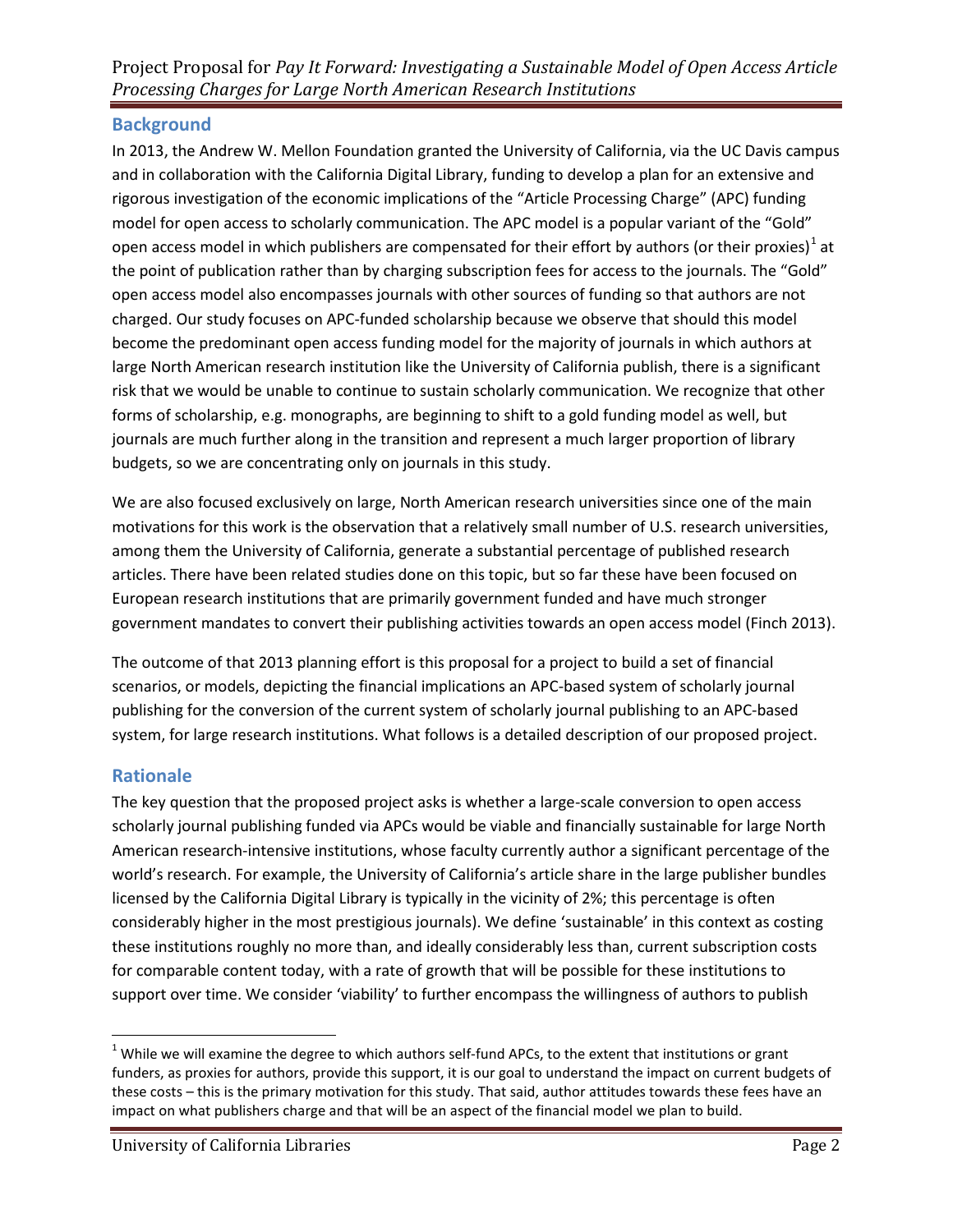under such a model and the likelihood that they will do so if the option is available and sufficiently congenial to them, as well as the additional likelihood that a scholarly publishing infrastructure optimized for open access will allow research and scholarship to maintain its present degree of quality. Our immediate interest is not in the cost of the scholarly publishing system as a whole – although we may be able to draw inferences about overall system costs – but rather the impact on representative large research institutions that, as key funders of the scholarly publishing marketplace, need to understand and help define any new financial model that is proposed to replace the current system.

## **Project Description**

The project we have designed with this planning effort builds on work initially done by the California Digital Library to assess the implications on our budget of emerging APC levels and proposes an investigation to help us understand:

- 1. The overall cost to publish scholarly journals and the value of different components to editors and authors,
- 2. What the emerging APC model would cost UC and similar large research institutions under a variety of rigorously-modeled scenarios, and
- 3. Reasonable financial models for publishing research that cover basic costs and ongoing innovation.

The components of the project we envision are described below, including an overview of its goals and working methodology, the partnerships we have established to conduct the work, and our overall budget and timetable. The project we have planned will be conducted over 18 months, beginning in January, 2015 and concluding at the end of June, 2016.

## *Qualitative Analysis*

l

The shift to an APC funding model implies the introduction of a new socio-technical system<sup>[2](#page-2-0)</sup> for scholarly publishing and will produce changes in workflow for numerous stakeholders. Literature from business management, informatics, science and technology studies, sociology, and anthropology indicates that the successful and sustainable introduction of any new socio-technical system requires the "buy-in" of these affected stakeholders (Steiner 2008). Buy-in is predicated upon a stakeholder's perception that the proposed changes required for the new system result in added "value" over that provided by the legacy system being replaced (de Waal and Batenburg 2014). In assessing stakeholder perceptions it is important to keep in mind that "value" is a multi-faceted and, often inter-subjective, concept that is directly linked to an individual's unique social and institutional context (Bijker et al. 1997; Mol 2002; Pinch 2003). Given this complexity socio-technical design scholars suggest that sound research methodologies elucidate the perspectives of stakeholders, their actions and motivations, and relationships between stakeholders (Sjostrom and Goldkuhl 2009; Scholl 2004; Whitworth 2009).<sup>[3](#page-2-1)</sup>

<span id="page-2-0"></span> $2^2$  A socio-technical system is a social system (i.e., academic publishing) that is built upon a technical base (i.e., the technologies and technical workflows required for publication).

<span id="page-2-1"></span> $3$  Design research has been faulted for its emphasis on technological determinism without reference to social context resulting in high failure rates for newly introduced systems. Authors suggest that research should close the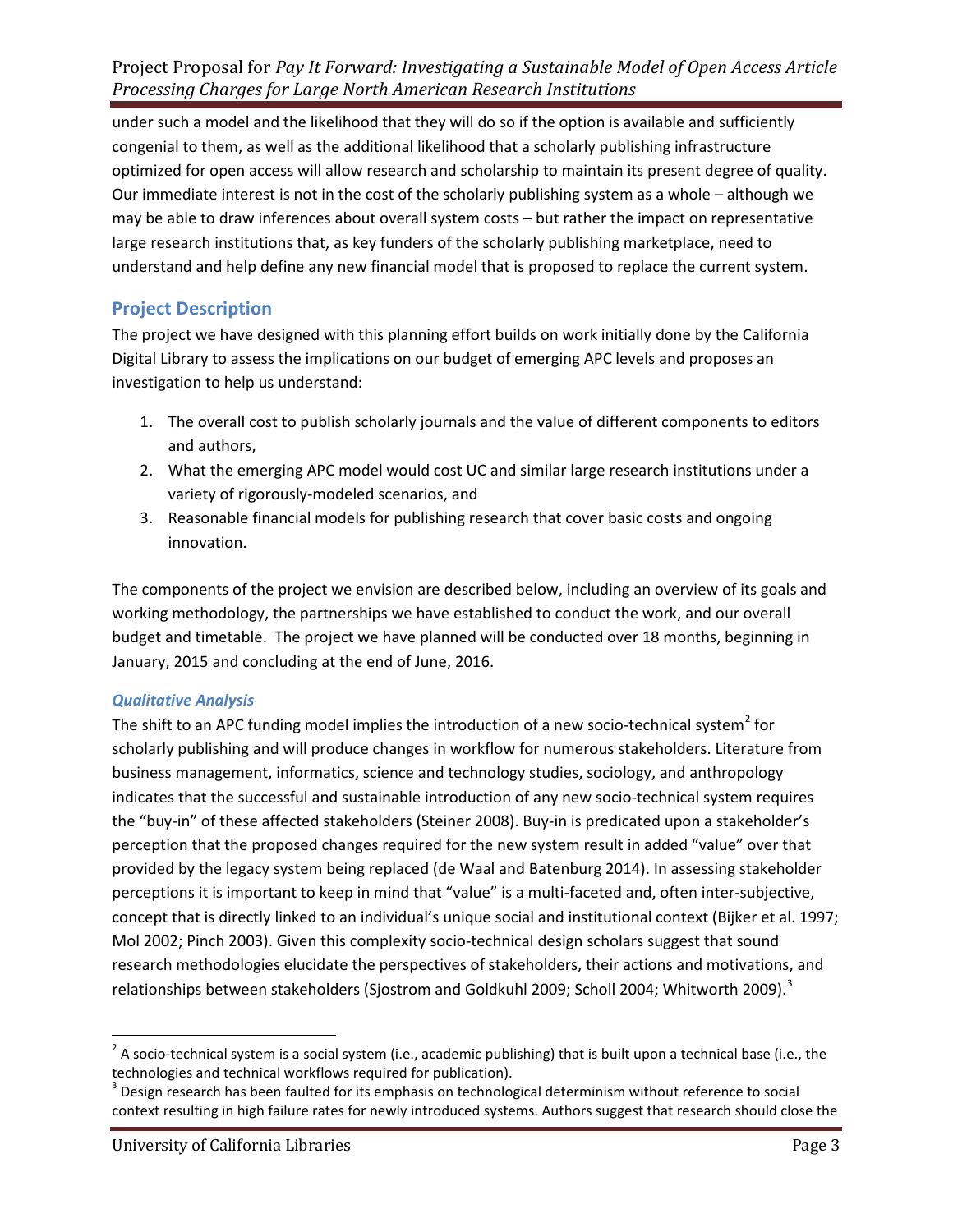Establishing a baseline understanding of stakeholders' perception of "value" and potential "buy-in" to a different scholarly publishing system is a necessary first step in our research plan. In order to understand potential barriers and facilitators in sufficient detail to accurately deploy these factors in our modeling, we will first need to identify the stakeholders<sup>[4](#page-3-0)</sup> and then assess their perception of the value derived from the current publishing paradigm versus the potential value possible in an APC model. Key stakeholders in this assessment include researchers (faculty and graduate students who both author and read publications), and publishers. While scholarly institutions, as represented by libraries in this project, are stakeholders in the scholarly communication system, their concern is financial sustainability<sup>[5](#page-3-1)</sup>. This concern about financial sustainability will be addressed by the model(s) we build.

The data gathered from these key stakeholders will be used to inform and enhance the economic models we will be developing as the final product of this research. While a simple financial model of APC-funded journals is possible with just the financial and bibliometric data we will collect, in order to get at disciplinary differences in what costs journals can impose and where funds are available to pay APCs, we need to include parameters for author expectations. For example, while some fields are willing to publish in APC-funded 'mega-journals' regardless of their prestige, in other fields that is still unimaginable and authors will always select the highest impact journal regardless of cost. At this time there is a limited literature comprehensively addressing these matters with respect to a transition to APCs as this would specifically impact the North American research intensive university context. Moreover, these studies were conducted for other purposes and, while informative in designing this project, do not have the requisite detail and orientation required for our economic models<sup>[6](#page-3-2)</sup>. Additionally, because the landscape of scholarly communication is changing so rapidly, the literature based upon data collected just a few years ago may not be appropriate to the current context and its use would negatively impact the accuracy of our models.

 $\overline{\phantom{a}}$ 

gap between social needs and technical performance or, in other words, what technology *does* and what communities *want* (Whitworth 2009).<br><sup>4</sup> See work by Gerald Steiner (2008) for a discussion of stakeholder identification and how stakeholder perspective

<span id="page-3-0"></span>can be employed in designing sustainable innovations. An article by Achterkampf and Vos (2007) focuses on stakeholder identification in the context of civil society.

<span id="page-3-1"></span> $^5$  For the purposes of this project we assume neutrality within the institutional setting and conduct analyses with regards to this stakeholder group's 'buy-in' at the level of the institution. Thus, the institution is considered a singular stakeholder entity whose primary concern is that any change in the scholarly publishing model does not result in increased, and preferably decreased, expenditures. This concern remains static regardless of how resources within the institution shift to pay APCs and does not address which unit should shoulder the costs (e.g., the Office of Research, academic departments, or libraries). These are valid questions, however, they are beyond the scope of this project.

<span id="page-3-2"></span><sup>6</sup> One large-scale survey, the EU-funded SOAP Project (Dallmeier-Tiessen 2011) surveyed author attitudes about open access, including funding experiences and barriers. Another similar survey-based study was conducted in 2013 and drew from author-respondents publishing in Taylor & Francis Group and Routledge journals (Frass et al. 2013). Finally, work by Diane Harley and colleagues (2010) has investigated faculty attitudes towards the changing landscape of scholarly communication across seven different disciplines. However, the research by Harley and colleagues does not address the economic feasibility of various publishing models.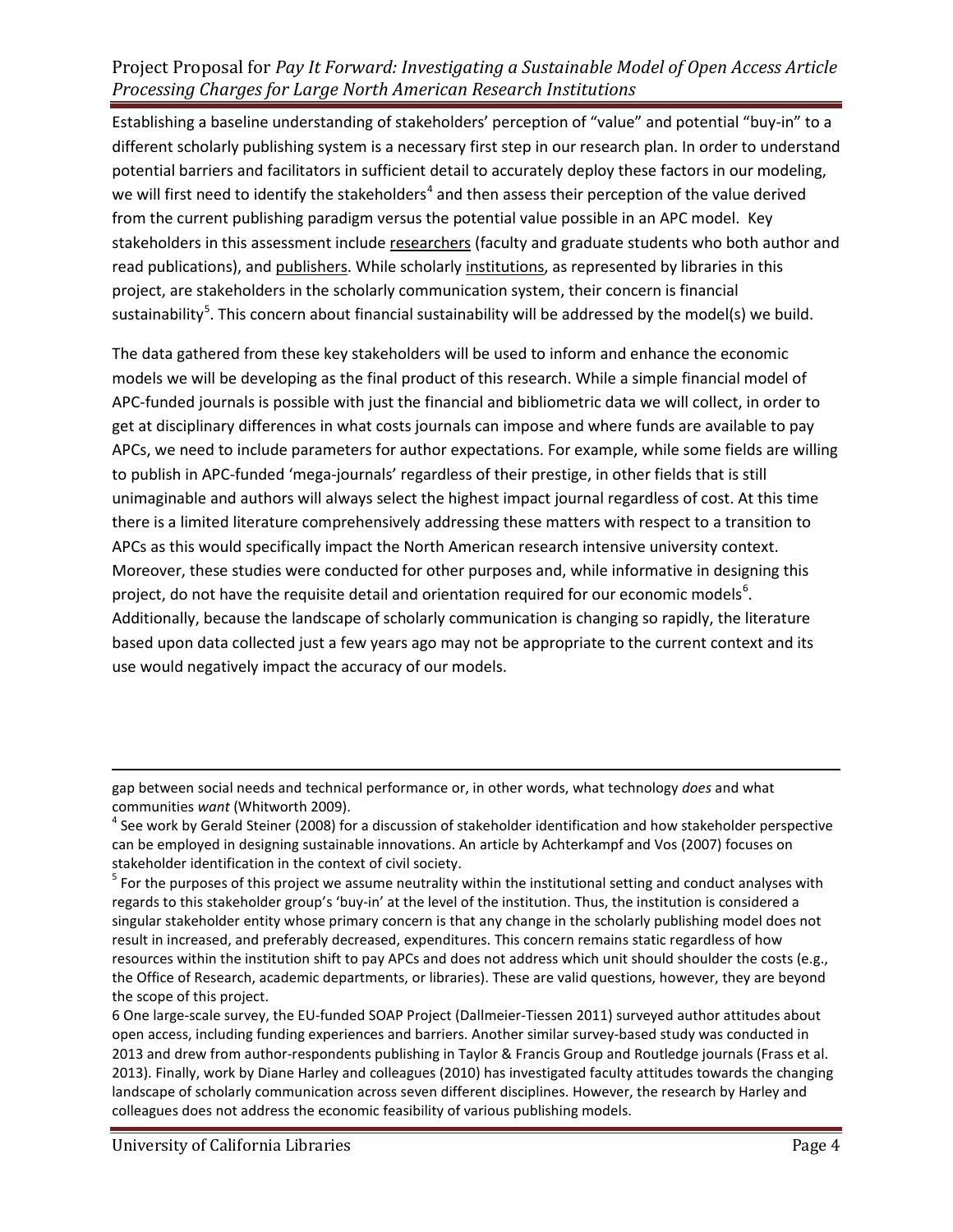Assessing Researcher Perception of "Value" and Potential "Buy-in"

Data collection and analysis for the researcher stakeholders will be done by Professor Carol Tenopir (University of Tennessee), her research assistant, and Allison Fish (UC Davis postdoc) who will use qualitative methods, such as focus groups and surveys. Such a baseline will establish (1) How researchers value the publication of their own work; (2) How researchers value the accessibility of the scholarship that they generate; (3) How researchers value the production and accessibility of other scholars' work; (4) How these attitudes vary amongst different disciplines; and (5) How these attitudes vary across different institutions. In particular, we want to assess how researchers currently understand their role in the current publishing paradigm (gated access), how they think this role might change in the event that the scholarly communication changes to an APC-funded model, and what perceived advantages and drawbacks might such a change produce. This will inform our understanding of the acceptability of APCs for this stakeholder group and may provide initial clues as to how advantages could be highlighted and drawbacks addressed in a successful and sustainable model.

In particular, we will gather qualitative data from researchers in different disciplines to assess what types and forms of scholarly communication are important to each field, whether APC-financed open access journals is a feasible goal for these different forms, and if there is widespread familiarity and experience with both open access publishing and APCs. For example, most health sciences researchers primarily produce article-length publications with multiple contributing authors and, given funding mandates of the NIH, are familiar with and have published in open access journals and databases (e.g., BioMed Central and PLOS). In contrast, researchers from the humanities and social sciences may have significantly less experience in this matter because fewer open access publishing platforms are available and there is less grant funding to draw on for support. In particular, many humanities disciplines consider book-length manuscripts to be the ideal vehicle for the dissemination of a fully developed scholarly argument, and few influential works have been successfully produced through open access mechanisms at this point. Therefore, there is more at stake for a humanities researcher since it would require him/her to publish the culmination of several years' work in an untested manner.

A prior study on a similar topic has noted that author attitudes towards open access scholarly publishing is such a complex issue that it is difficult to conduct "meaningful research" in a single set of survey questions (Frass et al. 2013, 4). Therefore, the qualitative arm of our proposed project on APC-funded models will proceed in two phases. In the first phase we will gather data through focus groups with researchers from different disciplines at five sites across the four partner institutions. The sites where face-to-face focus groups take place are UC Davis, UC Irvine, The Ohio State University, the University of British Columbia, and Harvard University. These data will inform the second phase of the qualitative arm which will consist of anonymous surveys administered to the entire faculty of the five sites. It is common practice to use small, hand-selected focus groups to inform population-wide surveys when little understanding of a social phenomenon exists (Bernard 2006). Both the focus groups and surveys are described in greater detail below.

Human Subjects permission for both surveys and focus groups will be obtained from the University of Tennessee Institutional Review Board (IRB), with project partners gaining IRB permission as needed from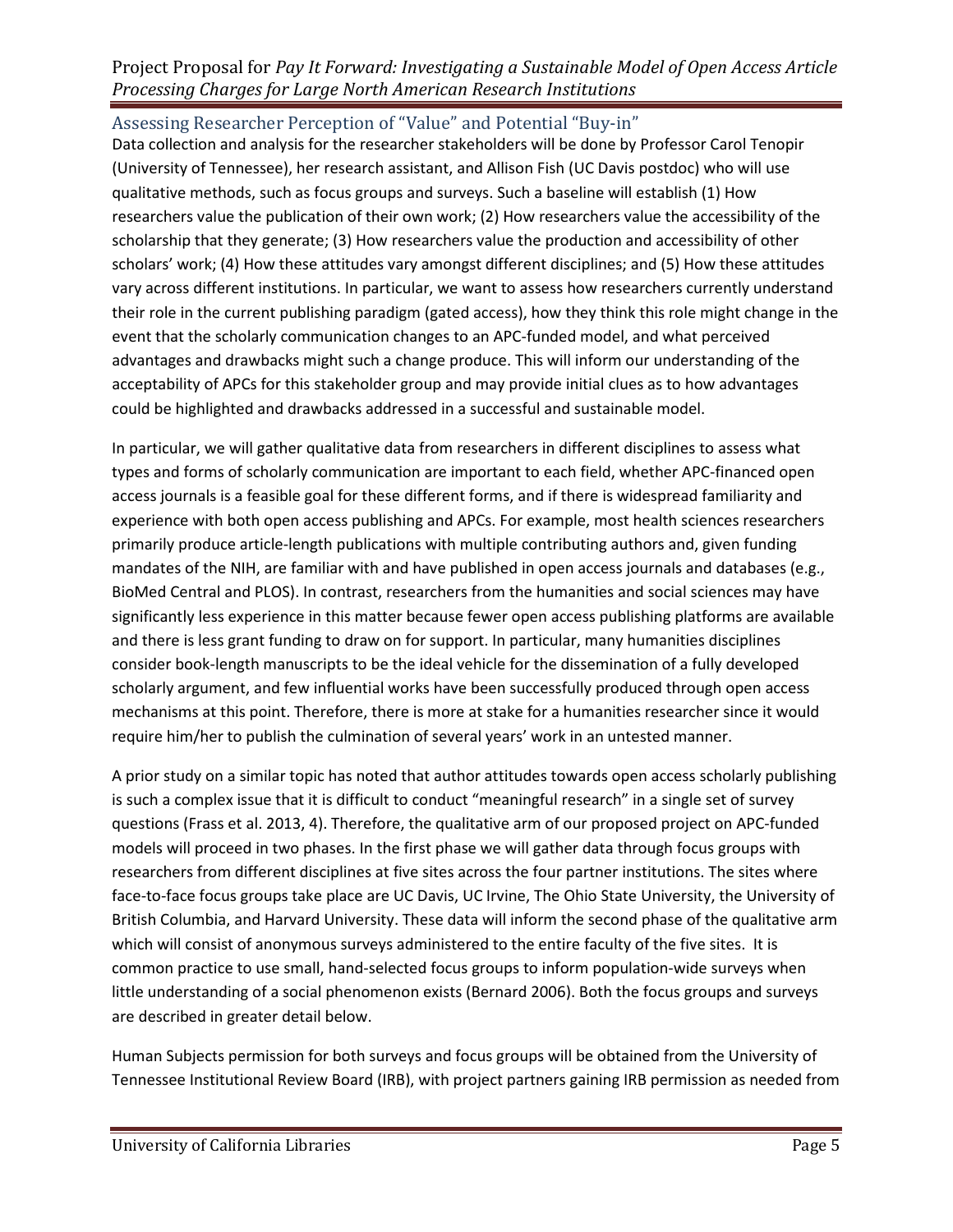the institutions where research activities are taking place<sup>[7](#page-5-0)</sup>. Specifically, in September 2014 Tenopir and her assistant will submit two sets of IRB applications at the University of Tennessee, one for the focus groups and one for the surveys<sup>[8](#page-5-1)</sup>, in anticipation of this project. Tenopir expects that approval of the application will take approximately one month and will be obtained in October. Once approved, the University of Tennessee IRB documents will be forwarded to the project partners for inclusion in their own IRB submissions. We anticipate all participating institutions will be able to obtain IRB approval by January 2015 in advance of the focus groups, which will be initiated in the following month.

## Rationale for Five Research Sites at the Four Partner Institutions

Both focus group and survey activities will take place at each of the four partner institutions. Three of these institutions (The Ohio State University, the University of British Columbia, and Harvard) have only one campus and, therefore, only one set of focus groups and one survey is required to obtain a representative sample of researcher attitudes at each of these locations. The fourth partner is the University of California, a system that has 10 geographically diffuse campuses. Therefore, a single set of focus groups and surveys will not be possible. For this reason, focus groups and surveys will be undertaken at two campuses: UC Irvine and UC Davis. These campuses were selected because they are of the same approximate size and ranking, have similar histories, and are noted as having researchers with active publishing portfolios. However, UC Irvine and UC Davis are also well matched in their differences. Specifically, UC Irvine is noted for its stature in the humanities, whereas UC Davis is noted for its stature in the sciences and engineering. Finally, UC Irvine is one of the early adopters of the UC Green Open Access policy, whereas UC Davis is in the second tier of adopters. For these reasons, UC Irvine and UC Davis, when combined, will provide a representative sample of UC faculty on the topics of open access and APC publishing models.

## Focus Groups of Faculty Members and Graduate Students

*Focus Group Purpose:* Attitudes about open access and APC publishing models are complex and evolving, so focus groups will help provide a baseline for the contours and complexities of the issues. The focus group is a useful methodology when little is known about a particular topic or community and provides the researcher with a space for candid conversations not only about current practices and beliefs, but also about desirable or predicted changes into the future. Focus groups do not attempt to involve a representative sample of all viewpoints, but identify some current key behaviors and attitudes, and help bring out some strong beliefs and possible benefits or costs into the future. They also help suggest productive questions to be asked in follow-up surveys. These focus groups have two primary purposes: 1) to reveal current practices and opinions regarding open access and APCs within the focus group participants, to understand why they hold these opinions, and to determine what factors might change those practices or opinions, and 2) to inform the design of a survey sent to all researcherstakeholders at the five partner sites. Focus groups are useful to get an in-depth look at motivations

 $\overline{\phantom{a}}$ 

<span id="page-5-0"></span><sup>&</sup>lt;sup>7</sup> We acknowledge the possibility that any of the partner universities may not receive IRB clearance to conduct the author focus groups or survey, and that in that case we will seek alternative institutions to insure an adequate pool of authors for this study.

<span id="page-5-1"></span> $8$  We will request an exemption from the IRB for the anonymous surveys and anticipate that the focus groups will receive an expedited review process because there are no vulnerable populations involved.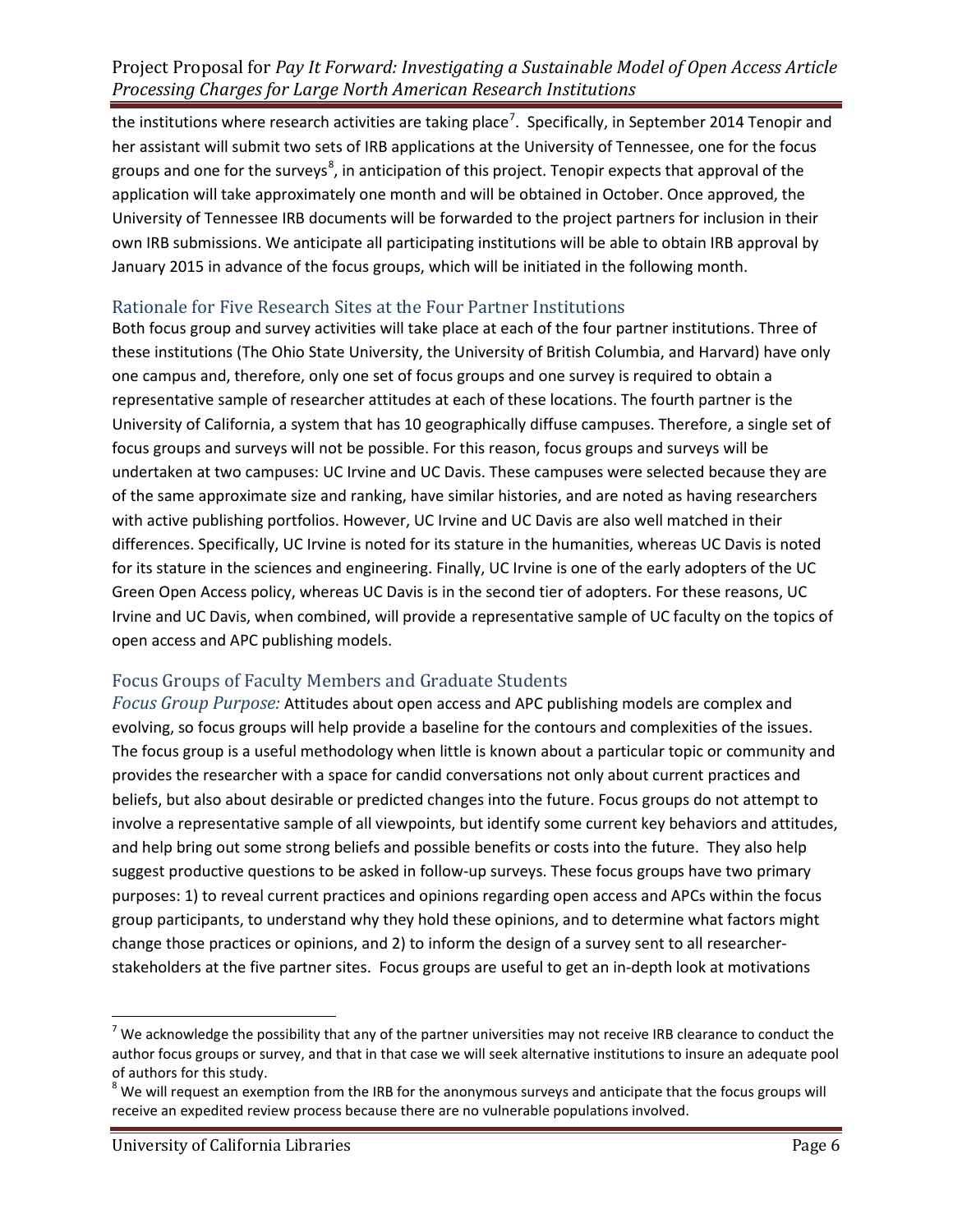and reasons for certain behaviors, while surveys will reveal how widespread opinions or behaviors are across a broader range of academics.

*Focus Group Design:* Two focus groups will be conducted at the five sites listed above; with one group faculty and one for graduate students<sup>[9](#page-6-0)</sup>. The size of each focus group will be limited to approximately 10 participants<sup>10</sup>. Local contacts at each partner institution will be responsible for ensuring that each group is reflective of the campus and includes representation from multiple subject disciplines. This will result in a total of 10 focus groups with an average of 10 participants in each, for a total of approximately 100 participants. An incentive valued at approximately \$20-\$30 and refreshments will be given to compensate each participant for his/her time and participation.

*Focus Group Data Collection:* The objective of the focus group methodology is grounded in the idea that the conversation between participants is generative and allows for the community's concerns to emerge as opposed to the researcher designing a structured set of questions that assumes certain investments of the group studied. Therefore, focus groups will be conducted in a semi-structured manner with a limited set of questions and subject domains posed to elicit conversation amongst members of each group. Conversations will vary according to group, but will include domains and questions that are similar to those outlined below:

#### Domain 1: Focus group participants' access to other scholars' research

- How does access to high quality scholarly journals help you as an author, a researcher, a teacher, and/or a student?
- How do you currently get access to this high quality research?

## Domain 2: Access to the products of focus group participants' research

- Why is it important that other researchers, teachers, and students have access to your publications?
- How do you think others get access to your publications?

#### Domain 3: Focus group participants' ideas on publishing costs and economic models

- What are the most common economic models that journals in your discipline use to sustain themselves financially? Are you aware of other models?
- What do you think are the best ways to pay for the costs of journal/article publishing? Who is the most logical party or parties to pay for these costs?

#### Domain 4: Focus group participants' opinions on open access and APCs

- Do you know what open access is and what are your thoughts about this model?
- Do you know what APCs are and what are your thoughts about them?

l

<span id="page-6-0"></span> $9$  Focus groups will be separated by stakeholder type with one each for faculty and one for graduate students. This will be done to ensure that members of each group feel free to express their ideas. For example, graduate

<span id="page-6-1"></span>students might be reticent to talk in front of faculty members.<br><sup>10</sup> Ideally, focus groups will include no more than 12 participants and no fewer than 8 participants. Too many might inhibit some participants, whereas too few might fail to produce the necessary conversational atmosphere (Bernard 2011).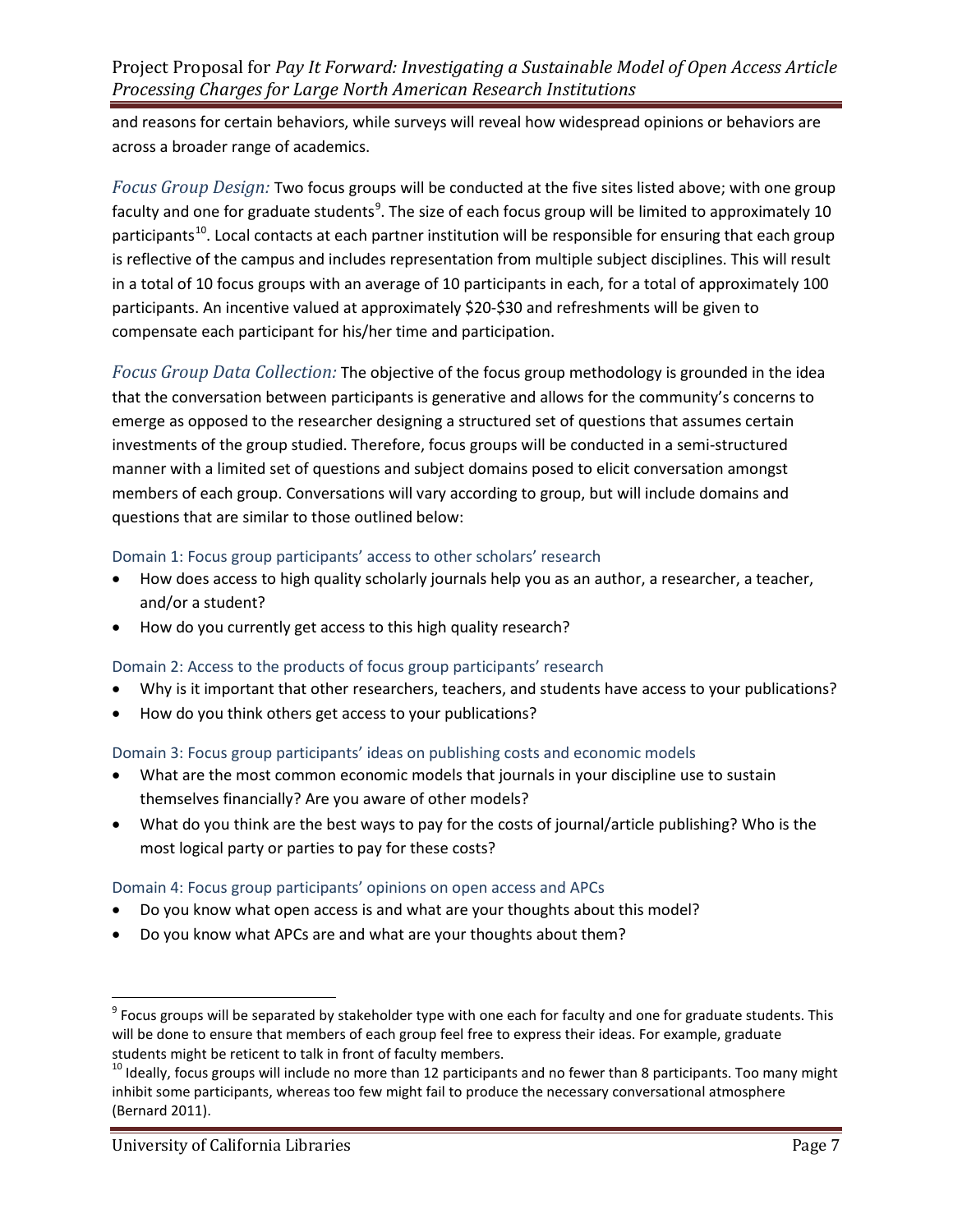- Is there a difference in quality between open access/APCs and subscription-based journals? How is pricing related to quality?
- How might a change in pricing mechanism from subscription to open access help/hurt scholarship in your field, your institution, or for other researchers? Are there other viable alternatives?

## Domain 5: Focus group participants' current publishing practices

- What types of venues do you publish in and how do you think this affects how others are able to access your research?
- Have you ever been asked to pay an author payment for an article at the time of publication? If so, what did you think? If not, would you be willing to?
- What are the most important criteria you use to determine where to publish and how do you see that changing in the future (if at all)?

## Domain 6: Thoughts on the future of publishing

- Which methods of paying for journals would you like to support in the future?
- How can you/members of your stakeholder group influence cost models?

Carol Tenopir – an experienced moderator – will pose questions, keep conversations on track, elicit clarifications, and encourage contributions from each focus group participant. Each focus group will be audio-recorded and these recordings will be transcribed by the research assistants. Additionally, field notes of the focus groups will be kept and these can be used to inform the transcripts and catch unrecorded details of the discussions and research activities.

*Focus Group Data Analysis:* All three members of the research team will read each transcript and develop a code to identify common themes emerging from the focus groups. The research team will then meet, compare across their codes to develop a master code, and use NVivo to complete the analysis. Systematic analysis of focus group responses will help to develop and refine questions to be asked of a larger group in the survey. Commonly used words, ways of expressing terms, and sentiments regarding open access and APC concepts will be revealed in a comprehensive analysis of the discussions, as well as areas of confusion and concern.

*Focus Group Reports:* Initial insights from the focus group transcription and analysis will be used to inform the survey instrument design and refine the wording of the specific questions. A publishable report as a result of the focus group analysis will also form a distinct product and outcome from this project. The draft of this report will be shared first with the extended project team, with a final report produced thereafter and shared publically.

## Surveys of Faculty and Graduate Students

*Survey Purpose:* Surveys are a good way to reach large numbers of participants to get candid responses to specific questions about current behaviors, attitudes, and opinions. They can be analyzed to reveal statistically significant differences among sub-groups that can be extrapolated to populations and subpopulations and ensure that a range of respondents are heard. The exact order and wording of questions on the survey instrument will be informed from the focus group transcripts and preliminary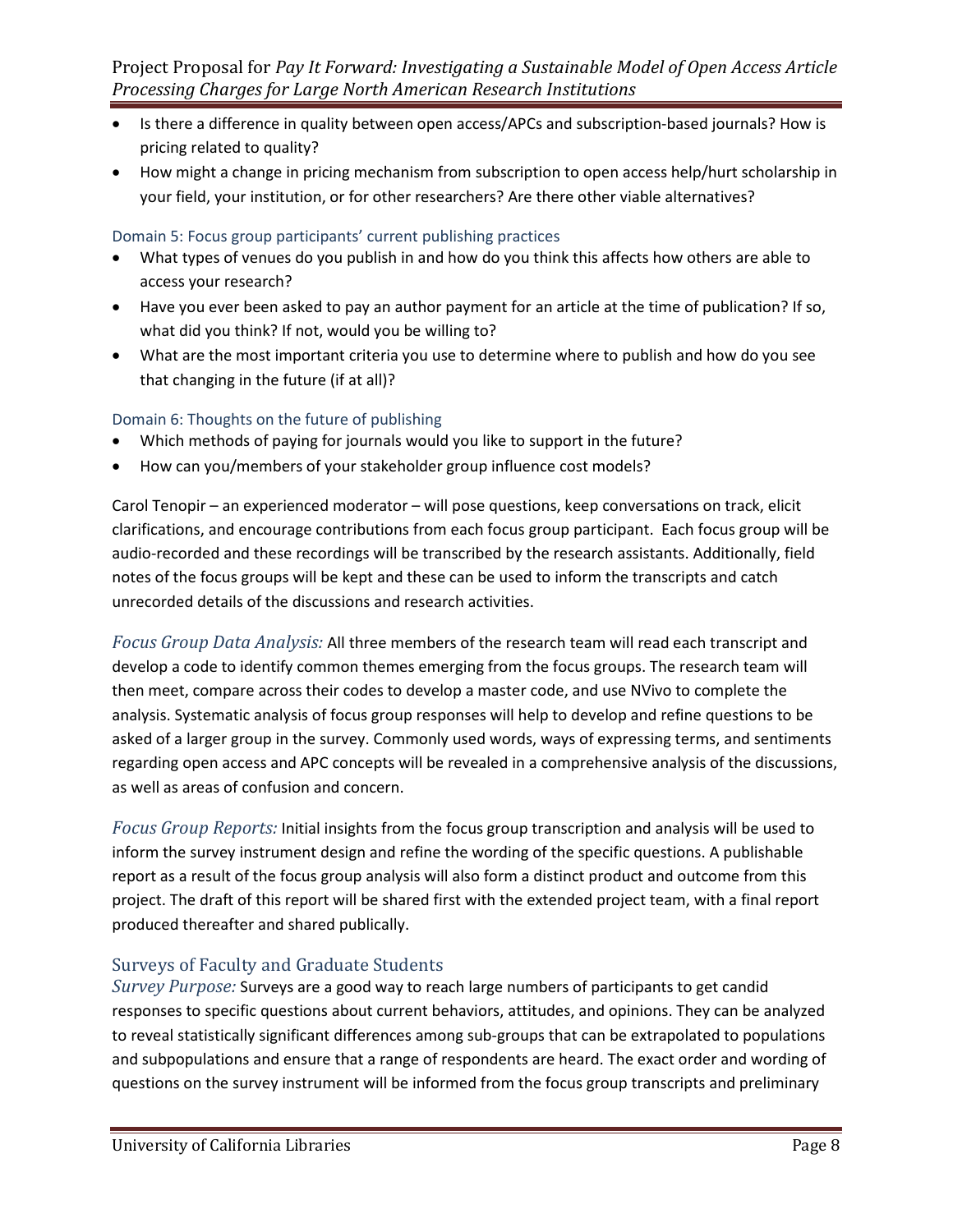analysis of focus groups. Confusion over definitions of terms, for example, and logical ordering of questions to match thought processes, are often first identified in focus groups.

*Survey Design:* Survey instruments will be developed and tested by Dr. Tenopir and other members of the project research team and distributed by partner institutions at the five research sites. Some of the questions will replicate questions that have been asked at other venues in the past (see, for example, Tenopir, et al., Nicholas, et al., Xia); other questions will be unique to this study. All questions will be designed to answer the key research questions of this project, including revealing familiarity, opinions, and current practices with open access and APCs and will be written with best survey practices in mind, including avoiding double negatives, leading questions, and illogical order (Miller & Salkind, 2002).

All questions will be pilot tested by approximately 15-20 researchers at the University of Tennessee and partner institutions to assure skip logic works correctly, wording is clear, that the flow of questions is logical, and to time how long it takes to complete the survey. To improve response rate, a drawing for an incentive will be offered to participants and the entire survey will be limited to no more than 15-20 minutes to complete.<sup>[11](#page-8-0)</sup>

*Survey Data Collection:* Project contacts at each of the participating institutions will contact their faculty and graduate students via email asking them to complete the questionnaire. An emailed invitation with an embedded link to the survey instrument (housed on the University of Tennessee Qualtrics server) will be sent out locally at each institution. All responses will be anonymous, but universities can choose to have a last question that will ask for an email address for those who wish to be entered into a drawing for an incentive. This identifying information will be stored separately from responses.

Survey response rate for academics has been decreasing over time (Beebe, et al. 2013), but we can anticipate an approximate 10-20% response rate for faculty members, with slightly lower rates for students. The approximate total population of faculty members in these five institutions is 19,000 and of graduate/professional students is 44,000. For a 95% confidence level with a confidence interval (margin of error) of +/-5% and a variance of .5, sample sizes of 377 faculty members and 381 graduate students are needed for the overall calculations (Babbie 2013; Smith 2014.) Further analysis will be broken down by broad discipline with up to five categories (e.g., humanities, sciences, social sciences, medical/health, and engineering/technology). Assuming an approximately equal number of faculty and graduate students across the broad disciplinary categories (or a subject population of approximately 3800 faculty members and 8800 graduate students in each category), we will need at least 100 responses per category to produce meaningful results at the 90% confidence level and 8% confidence interval. (Lower sub-population numbers require fewer responses per category.) If responses are not equally distributed across categories or numbers in any one category are low, then we will take several measures to allow meaningful analysis to be made. First, if response rates are disproportionately low in any subject areas, a follow-up message will be sent to faculty and graduate students. If response rates are still low and

 $\overline{\phantom{a}}$ 

<span id="page-8-0"></span> $11$  The evidence relating to response rate and length of surveys is inclusive, but a "lottery" style incentive is generally believed to be the most effective way to increase response rate. See, for example, Ziengenfuss, et al.)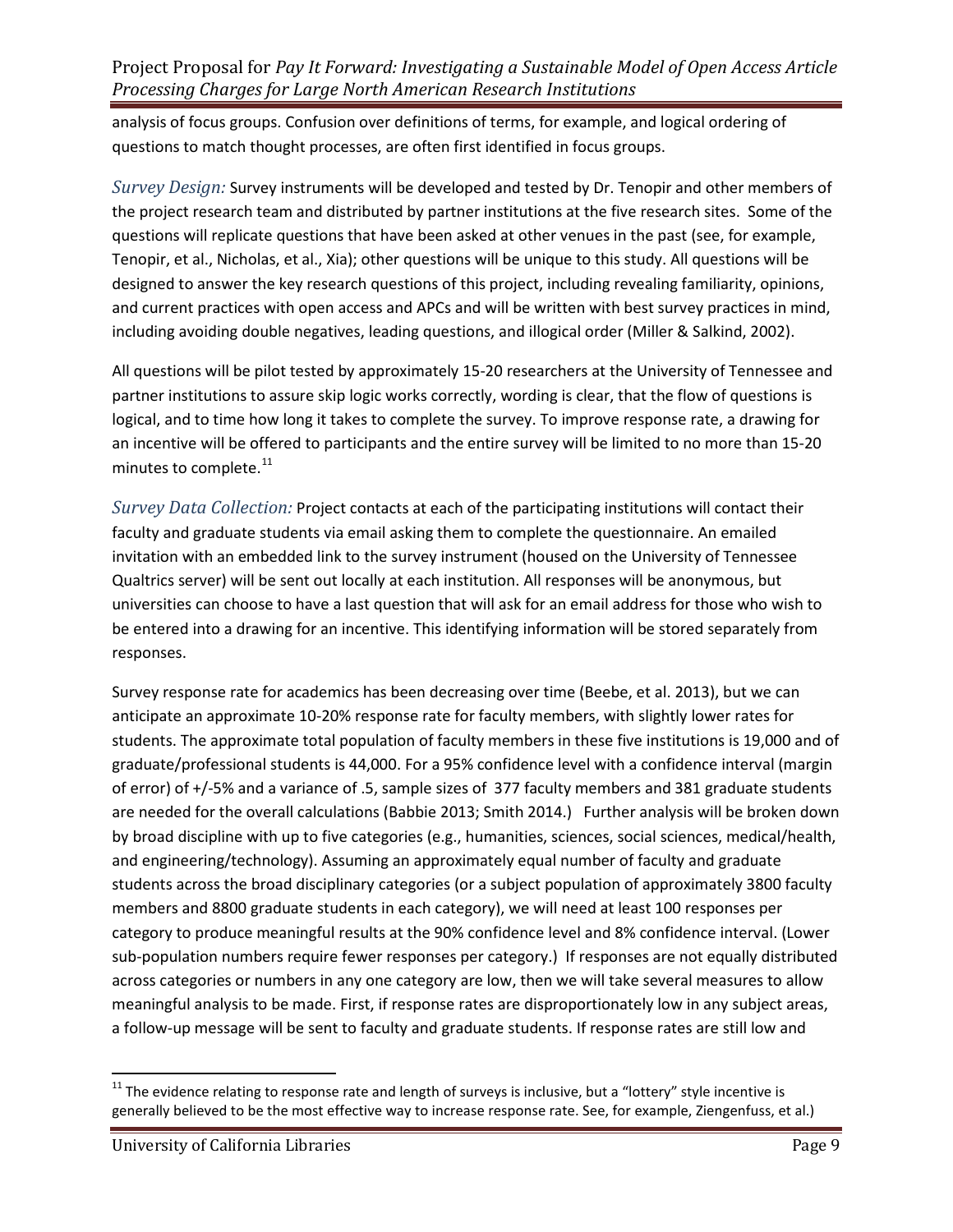respondents are not characteristic of the subject discipline populations, then results can be weighted proportionately (Babbie 2013) If population and respondent numbers are insufficient in any subject category, the subject discipline categories can also be redistributed—for example engineering/technology and medical/health can be analyzed together with sciences. The same is true for other independent variables that we may use in analysis, for example age or publishing productivity in 3-5 categories of relatively equal size with 100-200 respondents per category.

Since we will use the results of the focus groups to develop the surveys it is not possible to anticipate the exact questions used at this time. However, domains and types of questions that the survey will seek to answer include:

#### Domain 1: Demographics of survey participants

- Level of career (graduate student, researcher, faculty, other) and rank-in-level
- Disciplinary affiliation (text box)
- Age

#### Domain 2: Familiarity with open access and APCs

- On a scale of 1 to 10, please rate your familiarity with the concept of open access.
- On a scale of 1 to 10, please rate your familiarity with the concept of APCs.

#### Domain 3: Publishing practices

- How many articles did you publish in the last 5 years?
- What is the average number of co-authors for each of your articles?
- What percentage of the annual articles report on results of sponsored research, and do those sponsors consider publication costs allowable?
- Have any of these publications required you to pay any fees (e.g., page or color charges, submission fees, reprint fees)?
- How did you pay for these fees? (grant, research funds, personal, other)

#### Domain 4: Opinions on open access and APCs

- What do you think of the quality of articles published in open access venues?
- Does an APC indicate anything about the quality of the article?
- What do you think is the most appropriate source of open access fee funding (if any)?
- What range of costs/fees do you consider reasonable?

*Survey Data Analysis:* Survey results will be imported into SPSS for data analysis, which will be conducted by the project research team. Both descriptive and inferential statistical techniques will be used to answer the research questions. Frequencies and cross tabulations will reveal common behaviors and attitudes. These descriptive statistics, combined with standard tests of correlation to test for significance differences based on demographics such as subject discipline, age, productivity of publication, and familiarity with open access and APC publishing models, will provide an overall picture of publishing practices and opinions across research university faculty and graduate students. Research questions that will be answered with at least a 90% confidence level, based on number of respondents may include: are faculty members who publish more frequently less likely to publish in open access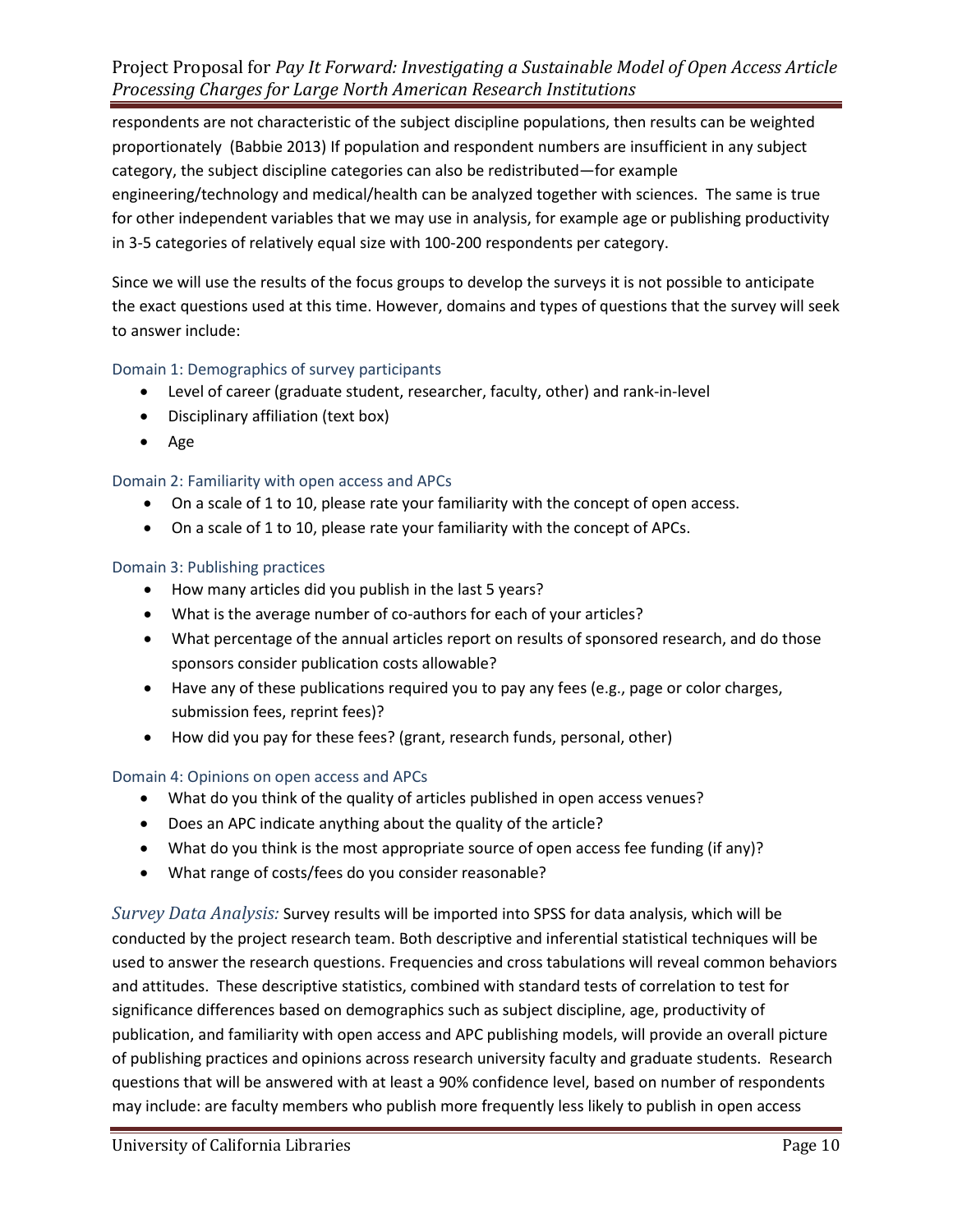journals (by segmenting the faculty respondents into low, medium, and high publishing)? Are faculty members in the sciences more favorably inclined towards author payments than faculty members in the humanities? Do younger faculty members have a lower threshold for a reasonable payment amount (by segmenting the respondents into 3 or 4 age groups)? Are PhD-level graduate students more likely to envision and articulate changes in publishing than professors?

Beyond the benefits described above, the inclusion of the behavioral and attitudinal data we will collect is important to our financial modeling for several reasons. It will allow us to understand the extent to which authors have the financial wherewithal to contemplate a growing APC publishing market, as well as the diversity of their funding sources. Further, by examining policies of major funding sources, we will be able to assess how flexible these funding bodies are in the application of grant monies toward APC charges and it will provide a snapshot of what authors are actually doing today with respect to APCs. The behavioral and attitudinal data to be gathered by the project will help inform the models developed in the final phase of the project. They will provide important context for the pricing levels and funding diversity within these models. This will extend the project beyond the realm of theoretical exercise and move it toward a set of prescriptions that have the chance of adoption within the authoring and publishing communities.

## Assessing Publishers' Perception of "Value" and Potential "Buy-in"

Data collection and analysis for publisher stakeholders will be coordinated by key project personnel, Greg Tananbaum (ScholarNext) and Allison Fish (UC Davis postdoc), in collaboration with Association of Learned and Professional Society Publishers (ALPSP), a project partner. Survey methods will be used to establish baseline understandings of (1) How trends in APCs have impacted current operations and planning for publishers; (2) Publishers' degree of confidence in their ability to adapt their operations and business models to a changing environment; and (3) How publishers feel that cultural, jurisdictional, and disciplinary factors are affecting the transition. In particular, we want to assess how publishers think their role might change in the event of a scholarly communication shift to an APC-funded model, and what perceived opportunities and challenges such a change might produce. This will inform our understanding of the acceptability of APCs for publisher stakeholders and may provide initial clues as to how advantages and challenges could be highlighted and addressed in a successful and sustainable model. In order to collect this information an anonymous survey methodology, discussed in detail below will be developed by Tananbaum, Fish, and ALPSP and disseminated amongst the latter's membership.

*Rationale for the Selection of ALPSP as Project Partner:* ALPSP was selected as a project partner because it is the largest international trade association of scholarly and professional publishers. ALPSP membership consists of 222 journal publishers from across disciplinary, geographic, and business model spectrums. In this endeavor, ALPSP will be represented by Suzanne Kavanagh (Director of Marketing and Membership Services, ALPSP), Mandy Hill (MD Academic Publishing, Cambridge University Press), and Audrey McCulloch (Chief Executive, ALPSP).

*Survey Purpose:* As stated above, in the section describing surveys for researcher stakeholders, anonymous surveys are a good way to reach large numbers of participants and can be analyzed to reveal statistically significant results that can be further extrapolated to larger populations of which little is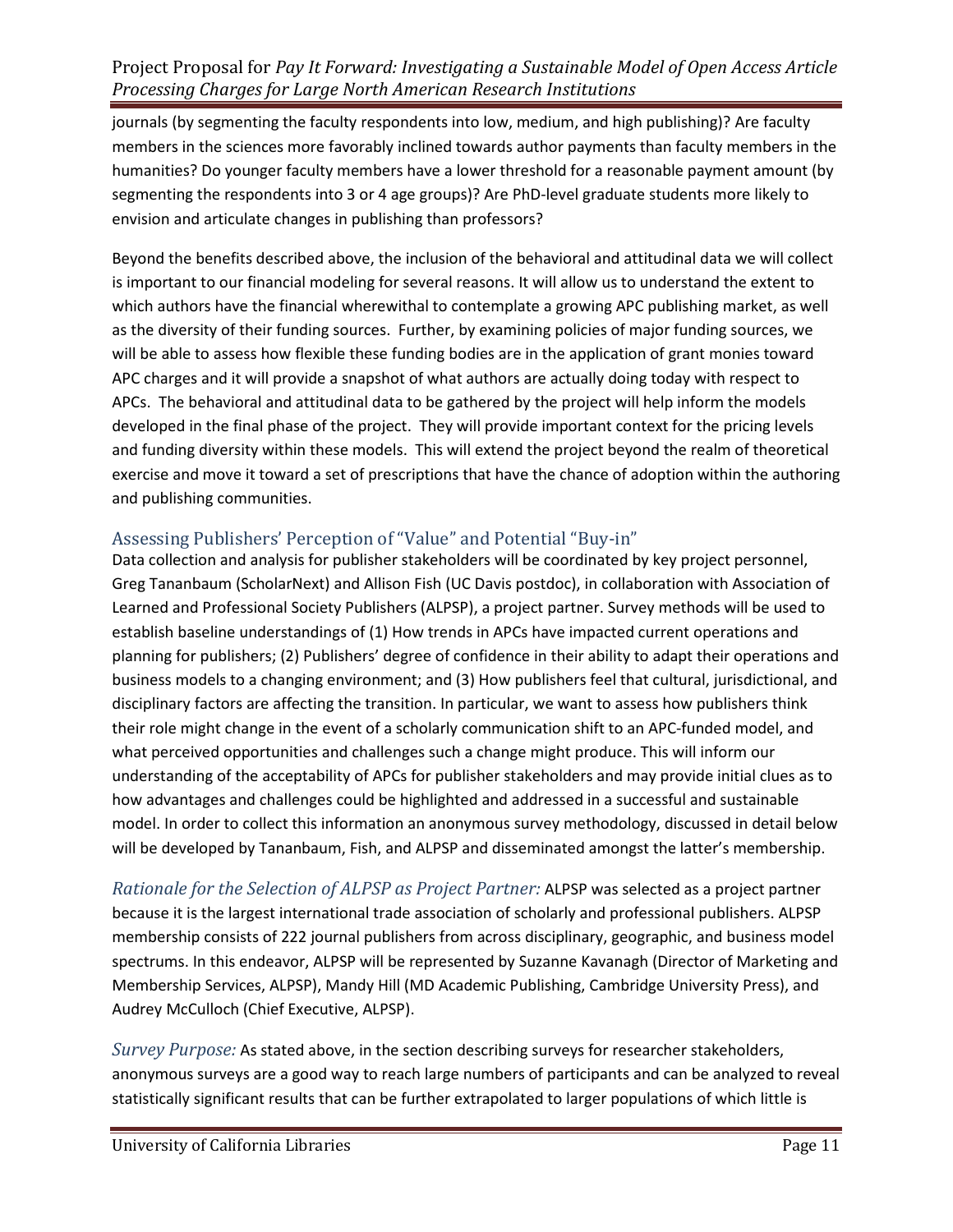known. The exact order and wording of questions for the survey sent to publisher stakeholders will be developed by the ALPSP representatives and Tananbaum and geared towards developing baseline understanding of the issues delineated above.

*Survey Design and Data Collection:* An attitudinal and behavioral survey will be designed and tested by ALPSP, Tananbaum, and Fish to produce better information of how the growth in APC publishing practices has impacted publishers' operations, their current business models, and their organizational planning. Once the survey design has been finalized ALPSP will oversee its execution (via SurveyMonkey or a comparable online survey tool) and send out participation requests to all ALPSP members with active journal publishing programs. The survey will be sent under ALPSP's imprimatur, which will encourage high levels of participation among its members, and our publishing partners (Elsevier and Thomson Reuters) will also encourage participation. In order to ensure candid feedback ALPSP will anonymize individual responses. This, combined with the fact that the survey will be run by ALPSP, should assuage any concerns about the sharing of potentially sensitive information. The parties anticipate a response rate in excess of 10% of publishers, to include larger publishers that account for as much as 50% of all published research.

The survey will seek publisher input within the primary domains and sample queries are listed below.

## Domain 1: Characteristics of publisher.

- Organization type (not-for-profit, for profit)
- Approximate size (number of employees and journal roster)
- Location

#### Domain 2: Current cost model used by publisher.

- What cost model do you current employ (% of journal roster that is subscription, APC, or hybrid)?
- If you do offer APC options, do you charge per article, per page, or per author? How much do you charge?
- If you offer APC options, do you also offer APC waivers to authors who require them? How extensive is the need to offer waivers, and how do you factor this into the fees that you charge and your growth projections over time?

#### Domain 3: How current trends in APCs have impacted current operations.

- Are the tasks that publishers perform changing noticeably under this emerging model?
- Are resources being reallocated at nontrivial levels from certain departments/tasks to others?

#### Domain 4: How current trends in APCs are expected to impact future operations.

- To what extent, if any, have publishers planned for the continued growth in the APC model?
- What level of organizational reorientation is this change likely to require?

#### Domain 5: How publishers feel about the APC model.

• How is the evolution of the traditional journal publishing business model seen as an opportunity, and how is it perceived as a threat?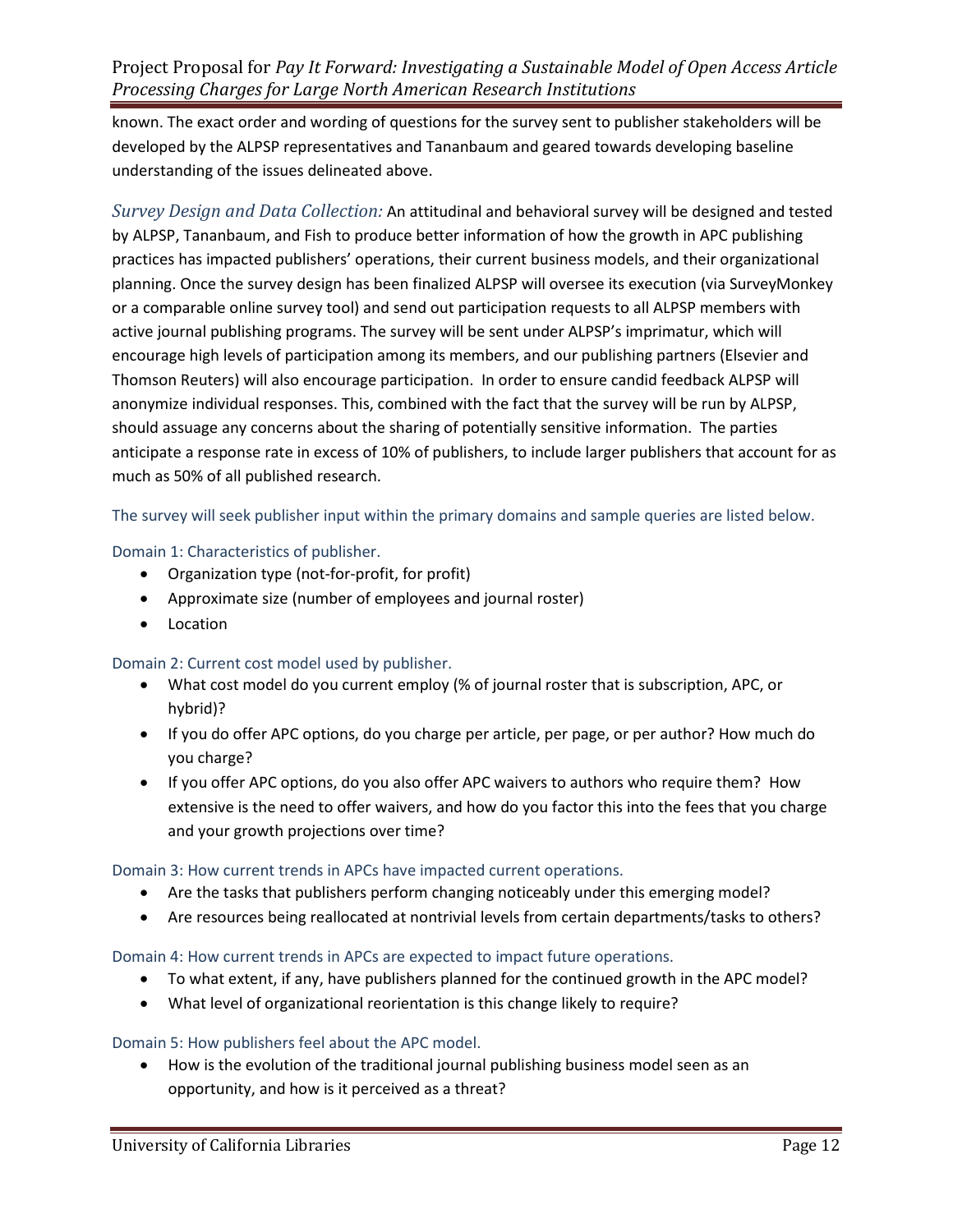## • What is the appetite within the publishing community for exploring alternative models?

*Survey Data Analysis:* ALPSP will, as stated above, strip identifiers before forwarding raw results to Tananbaum and Fish who will conduct statistical analyses to discern trends and themes. To the extent that the response pool allows, we will draw meaningful conclusions by publisher type (e.g., disciplinary focus, location of journal). In its totality, the ALPSP survey will provide crucial insight into (a) how publishers perceive "value" within both the current and proposed APC-centric business models; and (b) the likelihood that publishers will "buy-in" to an APC-centric model without significant disruption to the traditional model of research dissemination.

## Assessing Institutional Perception of "Value" and Potential "Buy-in"

Scholarly institutions are important stakeholders in the scholarly communication and publishing system and, in the project, are represented by the library contacts of the partner institutions. However, as stated above, for the purposes of this research, the primary concern governing institutional perceptions of "value" and potential for "buy-in" is whether or not a specific model is deemed to be financially sustainable from the university perspective (i.e., does it result in increased, decreased, or equivalent costs to the university as a whole). This concern relating to financial sustainability, as a cost to the university as a whole, is the crux of the model(s) we will build as an end product of this research.

## *Financial and Bibliometric Analysis*

Several prior analyses have suggested that a publishing system relying on APC-funded publications would not be sustainable for large research institutions, given their large share of the overall research output, and this has led many observers to discount the viability of broad-based adoption of the APC funding model for journals (see for example Davis et al 2004; Báscones Dominguez 2006; Walters 2007). However, these analyses have often relied on simple calculations that fail to take into account the multiplicity of factors at play in an APC-funded publishing model, such as co-authorship patterns and the availability of sponsored research funding. Nor have they taken into account authors' and institutions' attitudes and beliefs about APCs, in general and among different disciplines. Recent studies commissioned in the U.K., where a transition to Gold Open Access is a stated (if controversial) policy objective, conversely suggest that an APC-funded publication model would be less expensive for research institutions if these elements are considered (e.g. Swan 2010; Swan and Houghton 2012). Our goal is to expand and stress-test these assumptions by building a rich model that takes into account at least the following factors:

- 1. The current state of APCs as they are evolving today, including recent trend data,
- 2. The attitudes and behaviors of authors in various disciplines, including their willingness to publish under an APC model,
- 3. Changes in the global publishing environment that might reasonably be expected to lower the cost of publication, such as new technologies enabling lower overhead, elimination of cost categories such as print publication and access management infrastructure, and the likely range of APCs that might result from such changes,
- 4. The role of research funders in contributing to the cost of publication
- 5. Levels of co-authorship in many disciplines, which are likely to spread the cost of publication across multiple institutions,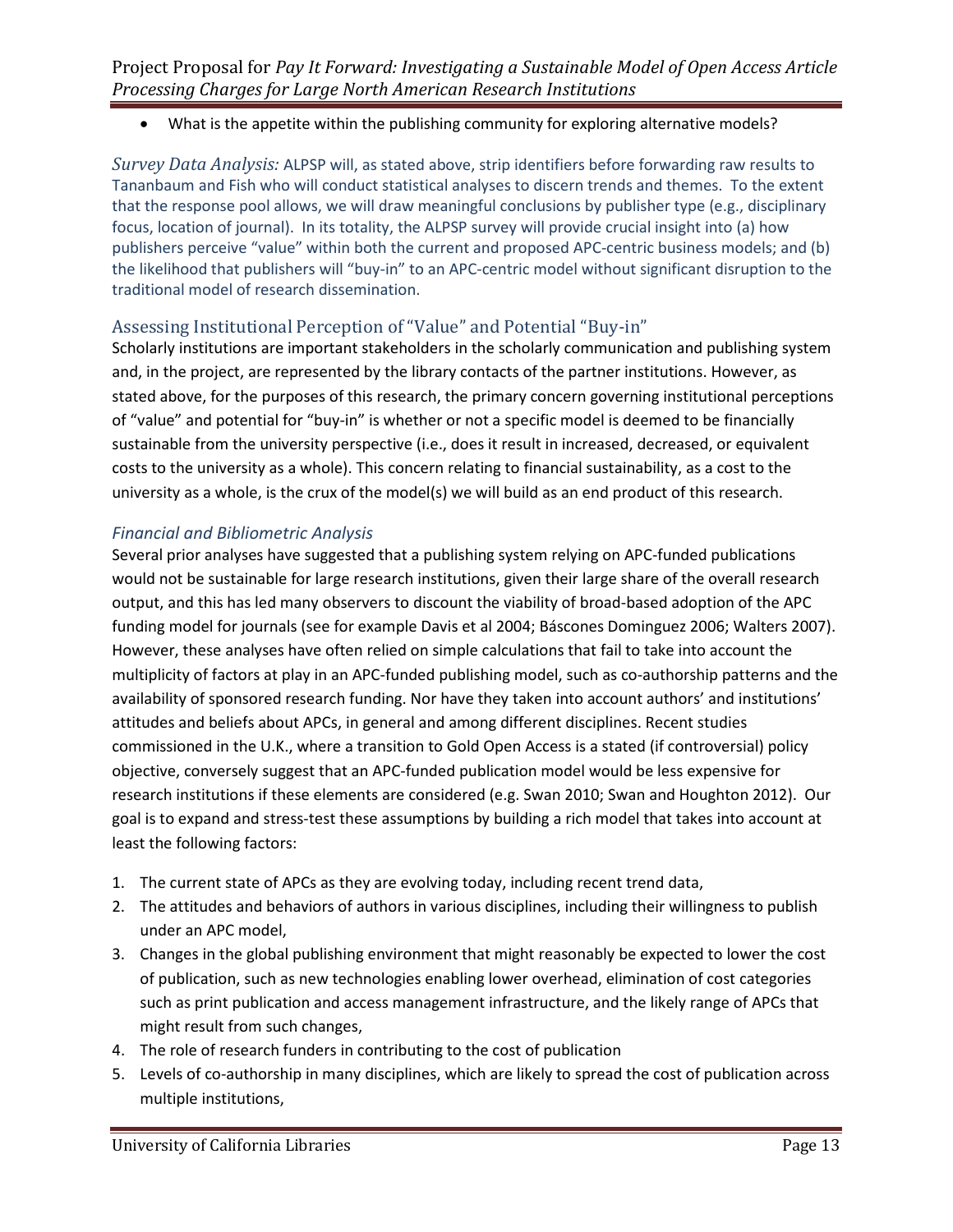- 6. The introduction of healthy market forces that can moderate pricing, and
- 7. Disciplinary differences in all of the above areas that must be factored into any well-developed model.

To understand the relationship of current institutional expenditures to potential costs under an APC model, the data analysis and modeling phase of this project will assemble comprehensive data about current subscription expenditures at a representative set of major North American research-intensive institutions, and will marry that with data about the journal publication output at those same institutions and in the world at large. This will be accomplished in four overlapping phases of work, described below:

- 1. Gathering Institutional Expenditure Data
- 2. Gathering Publication Data
- 3. Gathering Current APC Data
- 4. Scenario Development and Modeling

## Institutional Expenditure Data

For this phase, we will collect comprehensive annual subscription and licensing expenditures for scholarly research journals from each library partner for the five-year period from 2009 to 2013. A rigorous methodology will be employed to eliminate costs likely to remain unaffected by a conversion to APC-funded publication, such as archival subscriptions and secondary full-text aggregations. Five years of data will allow us to perform trend analysis, i.e. to compare the results of the APC modeling to overall journal expenditures and to the growth rate of those expenditures over time. At the end of the project we will be able to answer the question "How much more or less expensive is a given APC funding model likely to be overall, both now and over time, compared with what research institutions are spending as whole for scholarly journals now?"

Each partner institution is asked to provide information about two categories of journal expenditure:

- 1. Total serials expenditure, both print and electronic, in each of the 5 years, excluding from the total expenditures for non- journal content and for some journal content that might be presumed to continue on a subscription basis under an APC model
- 2. Expenditures for open access publication that may exist outside of the traditional serials budget (e.g. open access memberships and campus publication funds)

Serials expenditure data will be collected according to the following methodology:

Exclusions: The following categories of serial expenditure will be excluded from the expenditure totals used for modeling purposes:

- Databases, e-books, and other non-journal content that may be funded via the serials budget
- Secondary aggregator databases (EBSCO, ProQuest, Gale, Factiva, Lexis-Nexis, etc.)
- JSTOR retrospective collections and other archival purchases or subscriptions
- Newspapers and other news sources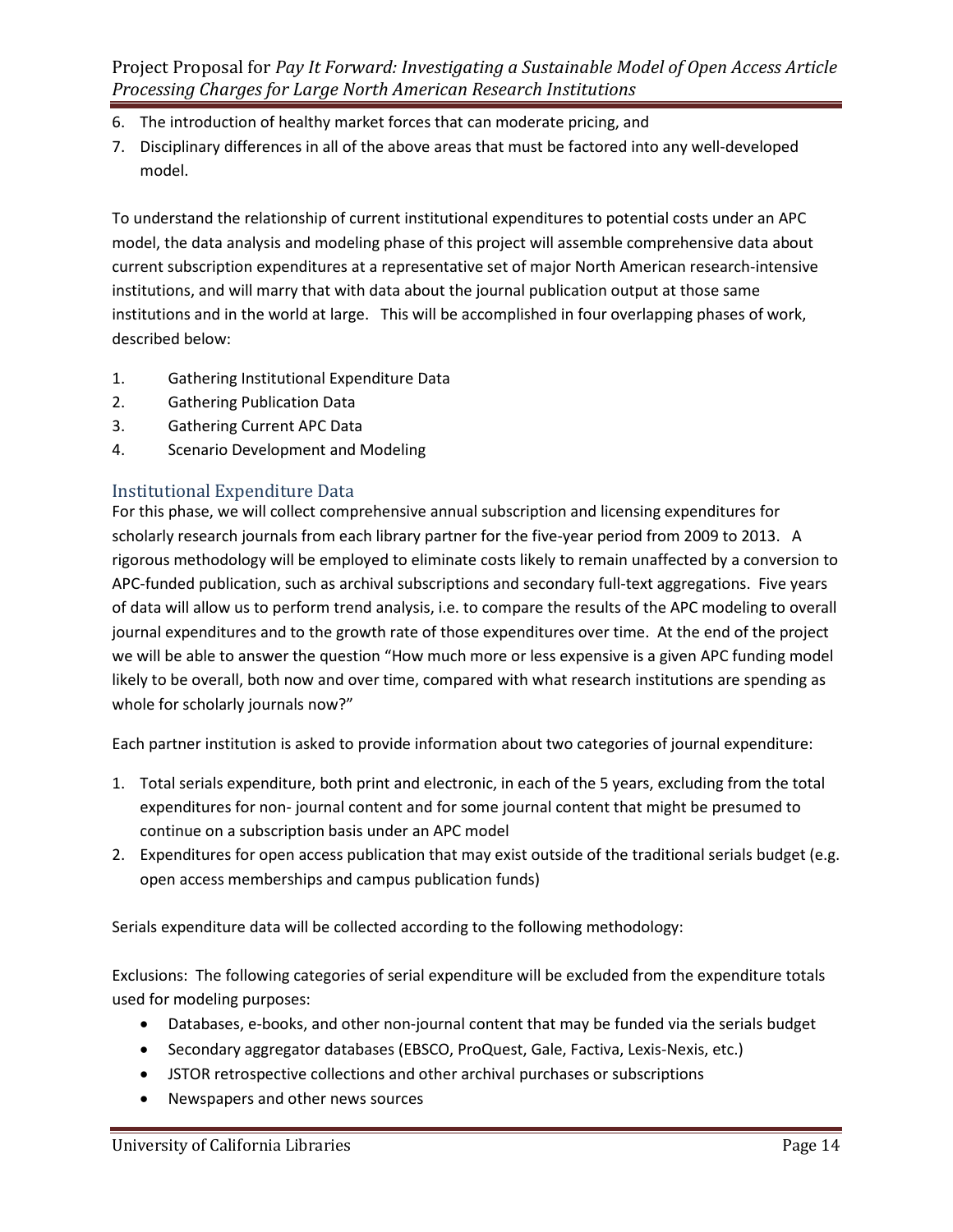- Popular and trade journals and magazines
- Other content categories that may be identified

If possible, expenditures for each year will be broken out by print vs. electronic in order to make it possible to analyze the impact of retaining or discontinuing print in the subsequent models. Combined print and electronic subscriptions will be reported separately or counted as electronic, to be determined in consultation with the partners. If these expenditures cannot be broken out, we will determine how to treat this variable in consultation with the library partners, e.g., ask for general estimates of the percentage of print journal retention, determine the likelihood that each institution would choose to retain or forego print, and factor this into our models as a potential range of variation.

Expenditures for a small number of known journal packages (e.g. ACM Digital Library, IEEE Xplore Digital Library) may need to be adjusted to account for non-journal content in those packages that would continue to be licensed on a subscription basis if the journal content were converted to open access. To control for this factor, the publishers will be asked (under the auspices of our partnership with ALPSP) to provide the percentage of cost attributable to the journals in those packages; each library partner will be asked to calculate the cost of the journals in its package using that percentage.

## Analyzing journal expenditures by discipline:

The institutional partners would like to understand not just the potential impact of APCs on their bottom line journal expenditures, but also how expenditures by discipline might change under an APCfunded model and how this aligns with disciplinary culture and funding patterns. However, tying journal expenditures to disciplines is not straightforward due in large part to the bulk pricing structure of large publisher packages. We will work with a subset of one or more partners on an experimental basis to analyze 2013 expenditure data by discipline, and incorporate this into our findings if the data appear reliable. Our preliminary methodology for this, subject to partner review, will be to ask the sample partners for detailed expenditure data by journal where these data are available (i.e. for single subscriptions or packages with line item detail), allocating the subscription cost to the subject area covered by the journal (using the same Scopus disciplinary taxonomy that will be used for publication output data below). Where only package expenditure data is available, we will analyze the package holdings by title, determine from that the disciplinary distribution of the journals in the package, and using current publisher list prices, allocate a corresponding percentage of the package cost to each discipline. This is a methodology that was successfully used to calculate the redirection of subscription costs for journals participating in the SCOAP3 high energy physics open access initiative. However, there are several potential pitfalls in this methodology when applied to a large set of holdings over time which lead us to consider this experimental: for example, it presumes that we can reliably identify the journals in each package held by the library partner, that we can obtain corresponding list price data from what is likely to be a large set of affected publishers, and that we can map that data to partner holdings. Since journal holdings change over time both within libraries and among publishers, we will perform this analysis for only the latest one-to-two years at best and assume that the disciplinary expenditure distribution thus derived is reasonably constant over the five year period, however this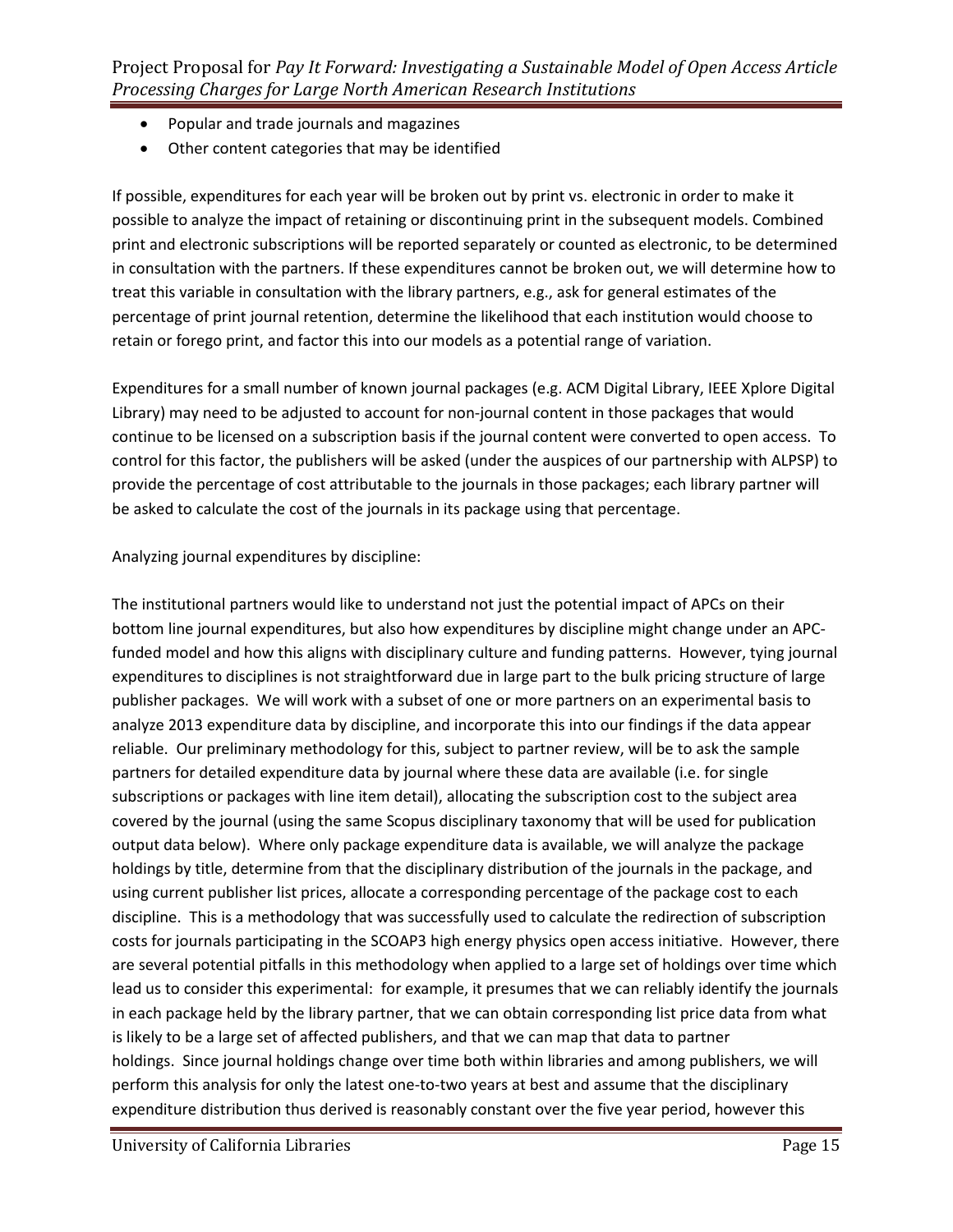assumption may warrant testing. Since some partner expenditure data will be covered by confidentiality agreements, we will explore this methodology first with the UC partners only, where access to detailed expenditure data at the journal and package level is not legally restricted. Other partners will be invited to execute the same strategy if they have the resources to do so, however we will not require this due to the complexities involved.

## Publication Output and Authorship Data

The publication data used to construct our models will be obtained via a joint partnership with both Scopus and Web of Science. Scopus is envisioned as the project's primary data source because it indexes a larger number of scholarly journals than Web of Science (some 20,000 titles compared to a little over 12,000 titles in Web of Science), including more journals in the humanities and social sciences.

|                | Arts & Humanities | <b>Social Sciences</b> | Sciences |
|----------------|-------------------|------------------------|----------|
| Web of Science | 1,725             | 3,114                  | 8,613    |
| Scopus         | 2,621             | 5,775                  | 23,668   |

## **Journal Coverage by Subject, approximate as of January 2014[12](#page-15-0)**

Web of Science, by contrast, contains more comprehensive sponsored research information, particularly in the sciences; Web of Science funder acknowledgement data goes back at least to 2009, whereas this data is only reliably captured in Scopus from 2013 forward. Together, these two data sources will allow us to assemble the most comprehensive picture of research output possible. We will account for differences in the two data sources via appropriate crosswalks (e.g. between different disciplinary taxonomies) and other adjustments that may be needed. The active participation of both data providers will ensure that differences are identified and addressed to the extent possible.

Two sets of publication data will be acquired for modeling purposes, principally from Scopus: general data about publication output, by discipline; and publication data specific to each institutional partner. Broad-based publication data will allow us to discern disciplinary differences in publication practices such as publication volume and patterns of co-authorship and will serve as a baseline to determine whether the publication characteristics of the partner institutions are broadly representative or exhibit unusual traits. It will also allow us to make inferences about the percentage of worldwide production

<span id="page-15-0"></span><sup>12</sup> Source: University of California Libraries, *Scopus Task Force Report* (September 2014 - internal document). Includes both active and inactive titles. Per personal communication from Scopus: Scopus now contains 2,527 active journals in Arts & Humanities, of which 1,509 also covered in Web of Science. For more information about the development of arts and humanities content in Scopus, see Meester, Wim, "Towards a comprehensive citation index for the Arts & Humanities," *Research Trends,* no. 32 (March 2013). http://www.researchtrends.com/issue-32-march-2013/towards-a-comprehensive-citation-index-for-the-arts-humanities/. Additional information about content selection in Scopus can be found in the Scopus Content Coverage Guide at  $\overline{\phantom{a}}$ 

http://www.elsevier.com/\_\_data/assets/ pdf\_file/0019/ 148402/SC\_Content-Coverage-Guide\_July-2014.PDF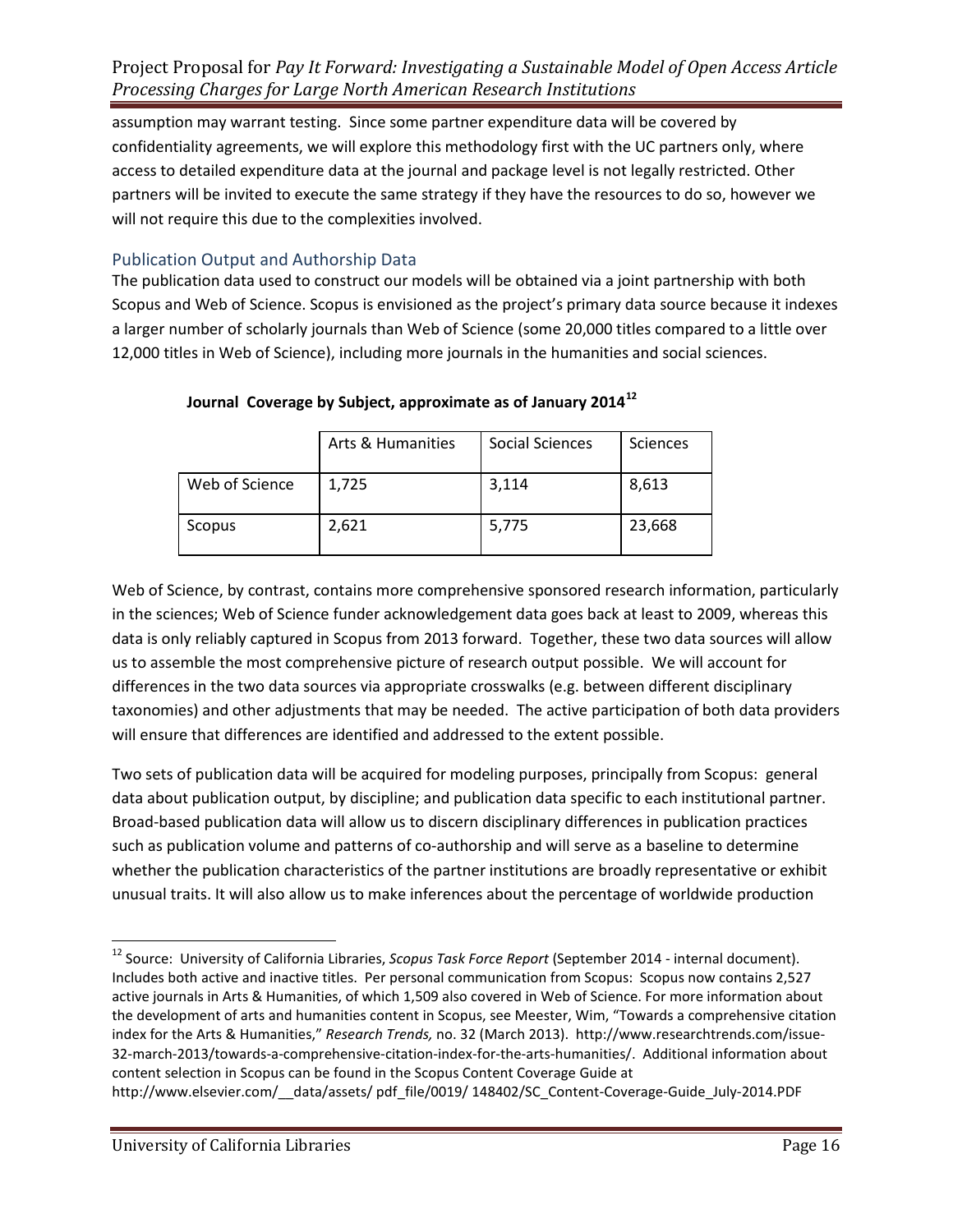accounted for by large North American research intensive institutions and, thus, the financial burden such institutions might assume in an APC-funded system. The specific data to be acquired include the following (generally from Scopus, unless indicated otherwise):

- 1. *General Publication Data*: By Scopus discipline, by year of publication 2009-2013, for all research journal and proceedings content – excluding trade publications, books, etc.:
	- a. # of research articles
	- b. # of non-research articles
	- c. Histogram of the distribution of research articles vs. other content items, as defined in Scopus's document typology (e.g., excluding editorials, errata, letters, reviews, etc.) across all journals in that discipline, to discover whether significant non-research-article content tends to be concentrated in a small number of journals within a discipline, or is broadly characteristic of the discipline. Since non-research-article content must be supported in any business model, understanding the distribution of this content will be important in suggesting how that content might be funded in an APC-funded system.<sup>[13](#page-16-0)</sup>
	- d. # of research articles that are sole-authored vs. multi-authored
	- e. # of research articles that have co-authors from multiple institutions
	- f. Average and median # of co-authors per research article
	- g. # of research articles that are the result of sponsored research (from Web of Science)
	- h. # of open access journals
	- i. # of open access articles (sampling techniques will be required in order to estimate the number of OA articles in so-called 'hybrid' journals)
- 2. *Institutional Partner Data*. For each institutional partner, by discipline, by year of publication 2009- 2013:
	- a. # of research articles with at least one author from that institution. From that set:
	- b. # of research articles that are sole-authored vs. multi-authored
	- c. # of research articles that have co-authors at multiple institutions
	- d. Average and median # of co-authors per research article
	- e. # of research articles that are the result of sponsored research (from Web of Science)
	- f. # of open access articles (sampling techniques will be required in order to estimate the number of OA articles in so-called 'hybrid' journals)

l

<span id="page-16-0"></span><sup>13</sup> Scopus attempts to map the document type classification of the publisher to its own classification scheme. For example, "Letters" in a journal such as *Nature*, which are actually short research articles, are assigned the document type "Article" in Scopus. Scopus defines articles in its document typology as follows: "Original research, or opinion, also includes conference papers. Characteristics: in peer-reviewed journals, articles are usually several pages in length, most often subdivided into sections: abstract, introduction, materials & methods, results, conclusions, discussion and references. However, case reports, technical and research notes and short communications are also considered to be articles and may be as little as one page in length." See Scopus Content Coverage Guide, p. 10 at [http://www.elsevier.com/\\_\\_data/assets/pdf\\_file/0019/148402/SC\\_Content-Coverage-](http://www.elsevier.com/__data/assets/pdf_file/0019/148402/SC_Content-Coverage-Guide_July-2014.PDF)[Guide\\_July-2014.PDF.](http://www.elsevier.com/__data/assets/pdf_file/0019/148402/SC_Content-Coverage-Guide_July-2014.PDF) The analysis team will review both the Scopus and Web of Science document typologies more fully to determine whether the histogram approach or some other method will yield the best data about the distribution of research vs. non-research content.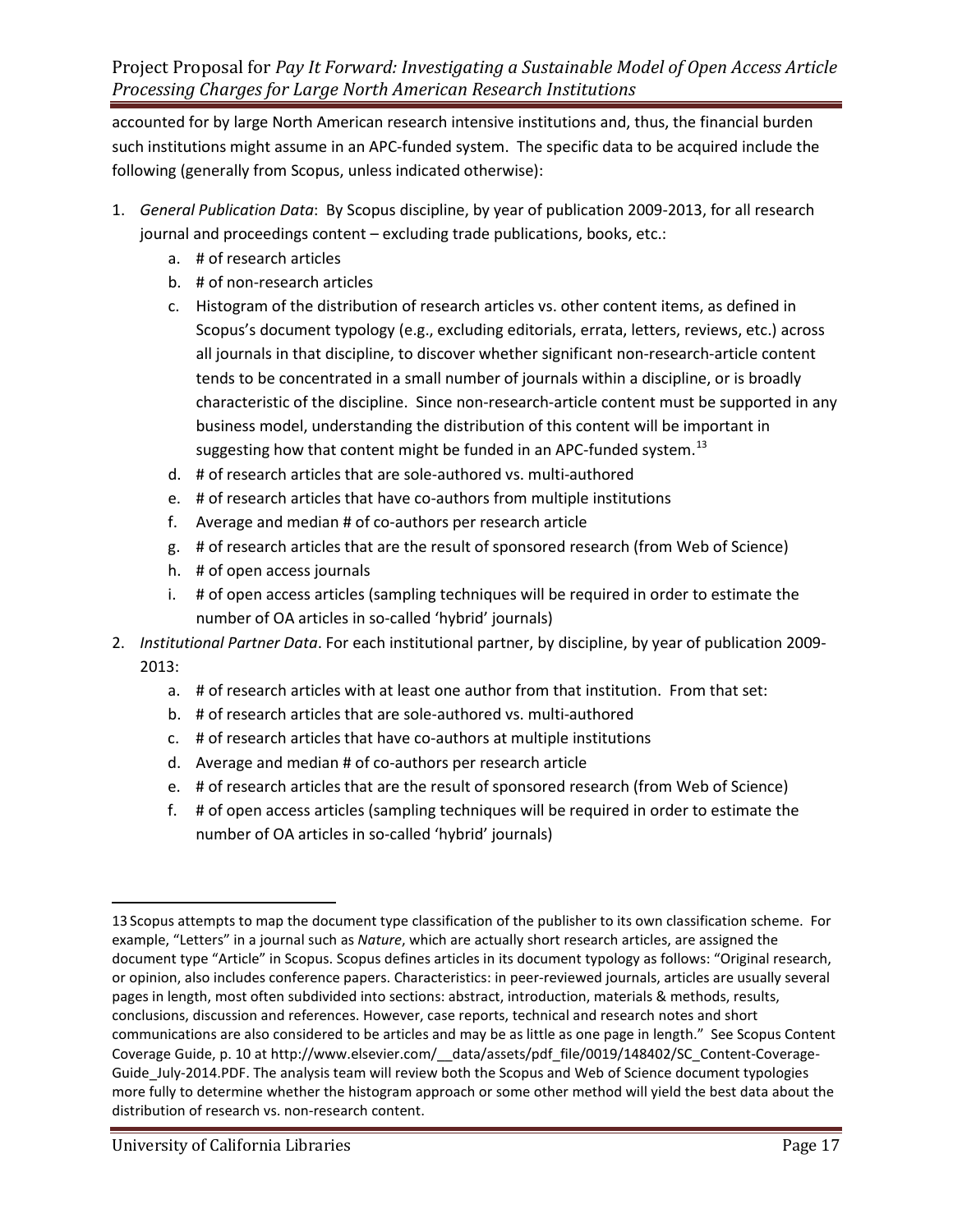- g. # of research articles whose Corresponding Author is from the partner institution vs. another institution
- h. For the most recent 1-2 years, a list of journals in which authors at the institutional partners have published, with unique article counts
- 3. *Medline Data.* Twenty percent (20%) of Medline titles indexed by Scopus include the article's first author only. This is a potentially important gap, since co-authorship patterns are a key element of our study. We will seek to acquire missing Medline co-authorship data from Web of Science if available; if not available, we will exclude the affected titles from our sample for modeling purposes. We are still assembling information about the affected titles and will determine a course of action based on that analysis.

## Gathering APC Data

An analysis of current article processing charges as they are developing in the marketplace will serve as an important baseline for our modeling. Typical publication fees for hybrid OA journals – that is, subscription journals in which selected articles can be published as open access with payment of an APC) are commonly estimated at \$3,000 for example; while these fees have often been used as a benchmark for APCs in general, some of the largest publishers are now differentiating these fees by journal and by discipline. Newer entrants into the open access publishing sphere with lower cost structures and thus lower publication fees are also radically altering the APC environment. Any modeling needs to take these current trends into consideration.<sup>[14](#page-17-0)</sup> Prior studies by Solomon and Bjork (Solomon and Bjork 2012; Bjork and Solomon 2014) extensively researched APC costs, but most of this information dates from 2011. The current project proposes to update this work to 2014 for the journals in which authors at the library partner institutions publish. This will not only provide a more current baseline keyed to the publishing behaviors of the large research institutions under study, but will also provide information about trends in APCs as they are developing in the laboratory of the marketplace. Solomon and Bjork will build on their prior work for this project and will correlate the data with Scopus disciplinary categories and impact measures to produce a map of likely APCs for the institutional partners differentiated by discipline and impact.

## Scenario Development and Modeling

Working in consultation with a research economist (Mark McCabe) and under the direction of the core project team (Tananbaum, Anderson, Smith, and Farley), David Solomon and Bo-Christer Bjork will serve as modeling consultants for the project. Solomon and Bjork will incorporate all of the data inputs developed in this project – institutional expenditures, Scopus publication data, current APCs, potential future APCs derived from our research on publication costs, and information on author needs and preferences gleaned from author surveys and focus groups – to build a series of models depicting the

 $\overline{\phantom{a}}$ 

<span id="page-17-0"></span> $14$  Journals that charge APCs typically offer waivers to individuals who are unable to pay the article fee. These subsidies are factored into the APC that a given publisher charges at the time the fee is established; therefore our study will consider the impact of fee waivers in the phases of work devoted to surveying publishers and analyzing publishing costs. Because authors at the institutions that are the subject of this study are unlikely to require such waivers themselves, we do not anticipate a need to address waivers directly in the modeling of institutional costs unless this emerges as a consideration in the author surveys. We will, however, include questions about waiver practices in the ALPSP survey of publishers.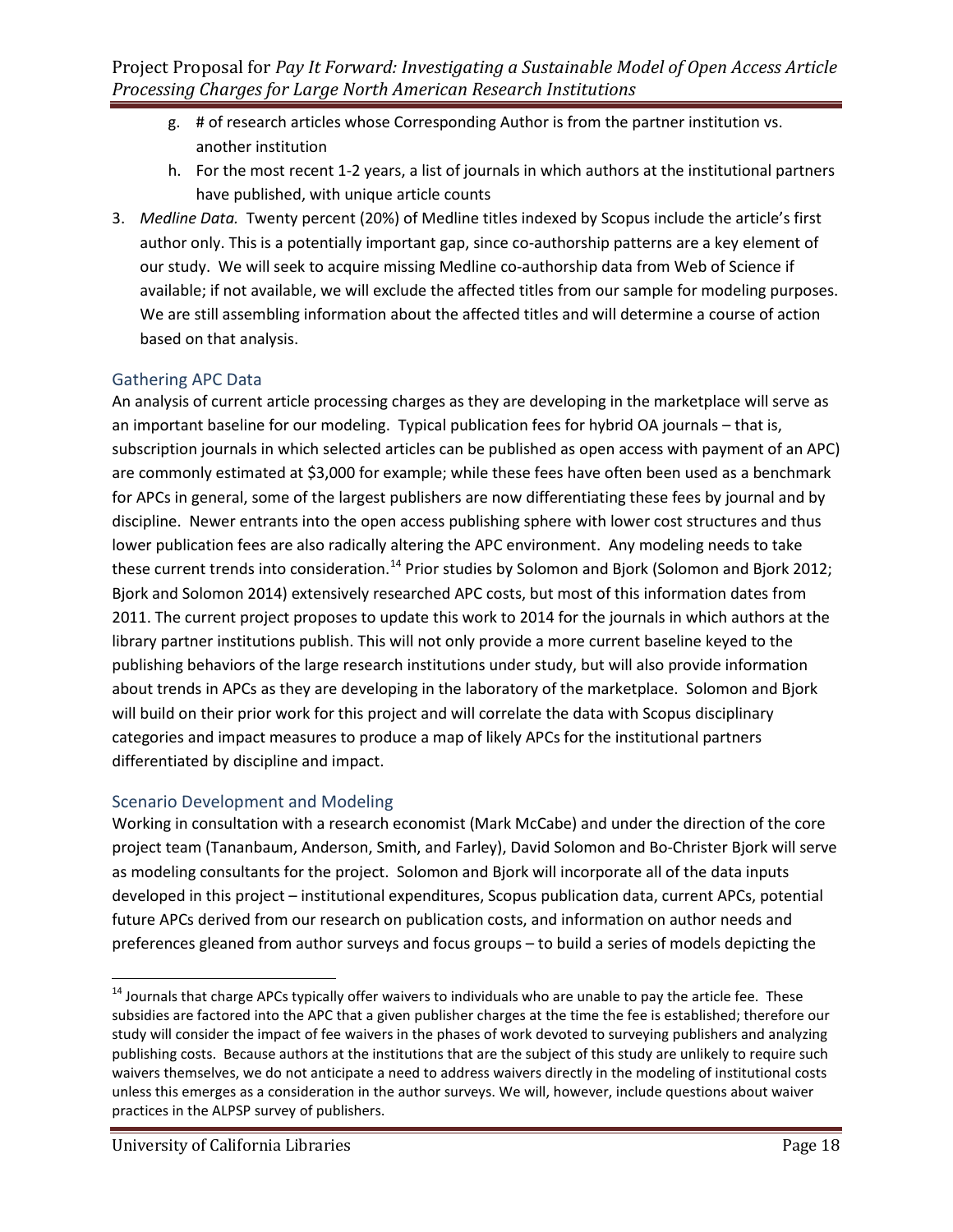social and financial impact of a largely APC-funded publishing landscape on the institutions participating in the study under a variety of assumptions including levels of grant funding, co-authorship patterns, realistically envisioned APCs that take into account the analysis of publication costs, and author uptake of APC publishing venues in different disciplines.

#### Financial Modeling

As previously mentioned, a key goal of the project is to construct a rich model that takes into account the current research output at large North American institutions, the ways in which a transition to a fully APC-based model might impact the journal publishing expenditures of these institutions, and how sustainable and desirable this fully APC-based model might prove for not only the institutions, but also for authors and for publishers.

A key component of this model construction is therefore the enumeration and costing out of key tasks associated with publishing scholarly journals. This is necessary to determine whether an APC-based model that is sustainable for large North American institutions and for authors is also viable for publishers.

We intend to develop a ground-up cost model for publishing in different disciplines. This modelling will draw from the experiences of scholars and departments from the partner institutions, including UC Davis neuroscientist Michael Rogawski, who is founding a new journal of negative results called *Epilepsy Reports* with the Society for Neuroscience, and the California Digital Library's eScholarship unit, which manages a collection of 65 electronic journals. Other sources of this type of information will be consulted as appropriate, such as the directors of PeerJ, Ubiquity Press, and other new online publishers that have managed to dramatically lower costs for APC-based publishing. The model will also rely on available literature (e.g., 73 Things Publishers Do; ["Launching \(and Sustaining\) a Scholarly Journal on the](http://dx.doi.org/10.3998/3336451.0013.104)  [Internet: The International Journal of Baudrillard Studies",](http://dx.doi.org/10.3998/3336451.0013.104) and Waltham 2004), and the project manager's direct experience in launching dozens of scholarly journals across multiple disciplines.

The goal of the ground-up cost model is to accurately reflect the full range of expenses that are necessary to run an APC funded journal. These expenses include salaries and benefits, editorial, technical, operations, sales and marketing, and administrative. The model must also address the notion of profits, and how these profits can be used to fuel growth and innovation, as well as related costs such as long-term preservation (Waltham 2004).

We chose this approach for several reasons. We explored the possibility of acquiring actual line item expenditure data from both individual publishers and through publishing trade organizations, but were unable to do so. Publishers are reluctant to share this information on the grounds that it is proprietary and might be misrepresented or misunderstood. In addition, discussions with a number of publishers revealed that the quality of the cost data they maintain is inconsistent and varies widely across publishers. These inconsistencies would make it difficult to draw accurate conclusions based on such data even if it could be readily obtained. Finally, existing publishers have legacy procedures and systems they may be keen to maintain, even in the event that the industry transitioned largely to a fully APCbased model. As such, any modelling based on existing costs would encounter a number of legacy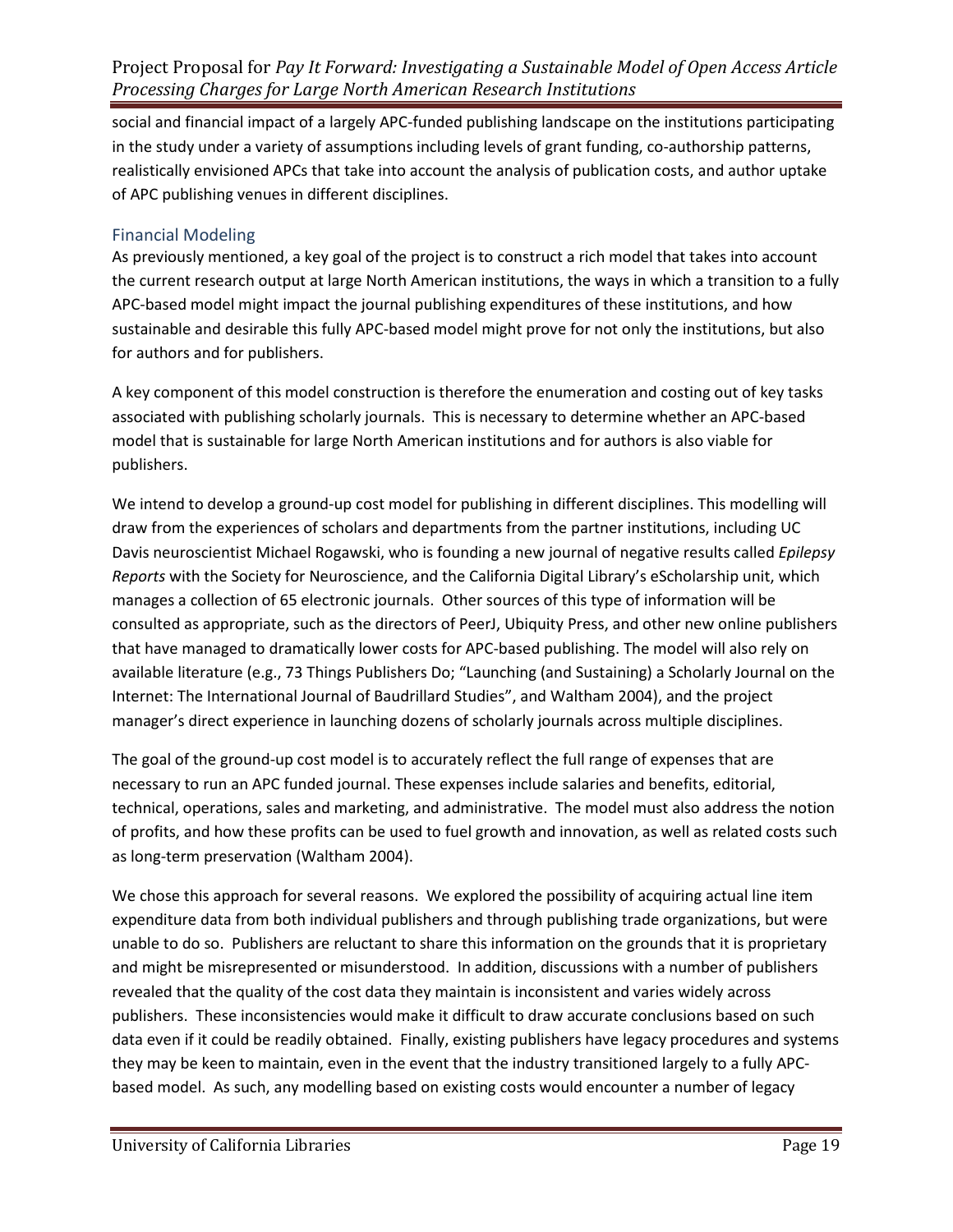expenditures that would be difficult to weed out from essential operations. A ground-up model provides a more accurate window into what the true costs of a fully APC-based model would be. We will also compare components of this model with author attitudes and preferences about which publishing services they value.

# **Key Personnel (CVs are provided with the Supplementary Material)**

# *MacKenzie Smith, University Librarian, UC Davis University Library*

MacKenzie is a senior library leader with a background in technology and new forms of scholarly communication. She will serve as the principal investigator for the project, overseeing the project as a whole, the communication with the Foundation and the partnership, managing the budget (including subawards and contracts), participating in project teams, and conducting outreach to other libraries and related stakeholders.

## *Laine Farley, Executive Director, UC California Digital Library*

Laine will be the project's co-principal investigator, overseeing the work at the California Digital Library and the library partner relationships for data collection and analysis.

# *Ivy Anderson, Director of Collections, UC California Digital Library*

Ivy will oversee the project's financial and bibliometric data collection and analysis, working with all of the library and other relevant partners and the modeling team.

# *Scholarly Publishing Data Analyst (TBH), UC California Digital Library*

A Scholarly Publishing Data Analyst will be hired by the CDL to work for Ivy Anderson on the project's data collection, cleanup, normalization, and analysis tasks. The data analyst will have primary responsibility for collecting journal subscription and OA expenditure data from the library partners and for coordinating the work of the quantitative analysis partners to facilitate the integration of expenditure and bibliometric data into the financial models. Responsibilities will include developing templates and tools needed to support data collection and reporting, performing expenditure data cleanup and normalization, acquiring relevant pricing data from publishers as needed, investigating and working with the partners to resolve data issues, and documenting data analysis methodologies for dissemination purposes. The full position description is included as an Appendix.

# *Allison Fish, Scholarly Communication Postdoc, UC Davis University Library*

Allison is an anthropologist and JD, working with the UC Davis University Library on the transition of scholarly communication to open access models and the consequent behavioral changes. She will coordinate the project's qualitative research work with Professors Tenopir and McCabe and, in particular, organize the University of California involvement in faculty and graduate student focus groups and surveys. She will also assist Tenopir in thedesign, analysis, and interpretation of focus group and survey results for inclusion in our financial model. Additionally, she will coordinate with Greg Tananbaum and ALPSP on the publisher survey (e.g., drafting survey questions and processing results). Finally, she will conduct user feedback sessions with the library directors and other potential users of the model that this project produces and assist the write-up of results for publication.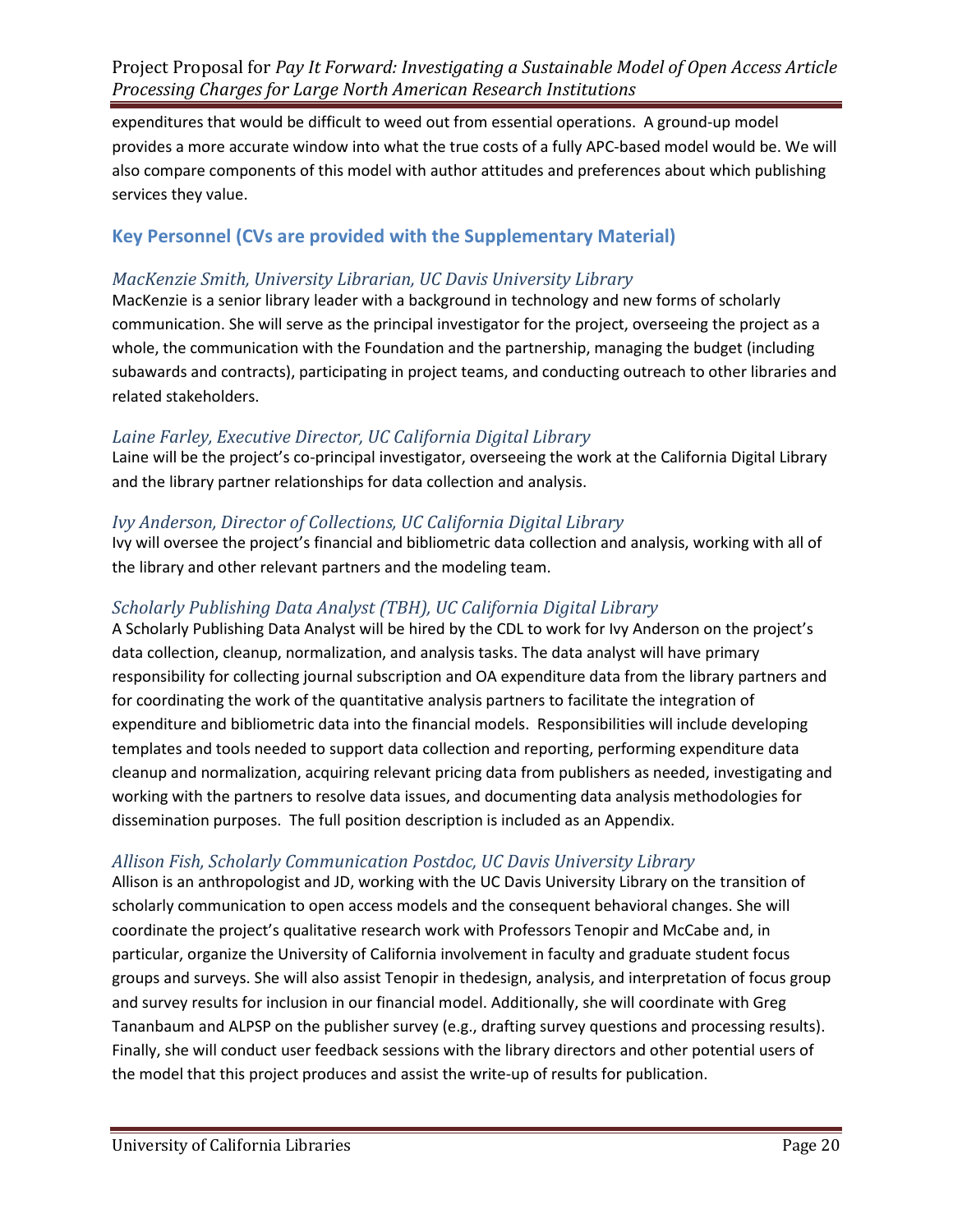## *Esther Hernandez, Grant Administrator, UC Davis University Library*

Esther is a an administrative specialist with the UC Davis University Library who will be handling the project contracts and subawards, budget oversight, personnel and reporting requirements (other than the Foundation reports). She will also coordinate overall administrative support for the project, such as scheduling conference calls, processing travel reimbursements, organizing in-person meetings, etc.

## *Greg Tananbaum, Consultant, ScholarNext*

Greg is a scholarly communications consultant with nearly 20 years of experience at the intersection of technology, content, and academia. Greg will serve as the primary project manager and a member of the data modeling team, with responsibility for developing the ground-up publishing cost model.

#### External Partners

In addition to the key personnel listed above (the same team who performed the earlier planning effort) we have identified an extensive set of partners necessary to conduct the work we envision for the proposed project. These span the key stakeholder communities and expertise required to conduct the research we described and to build the models that will be the main outcome of the project. All of the partners listed below have agreed to participate in the project, if funded, and have developed Statements of Work and budgets to support their participation. A summary of the role of each partner is included below.

#### *University Partners*

While the project is based in the University of California and will involve its ten campuses and the CDL, we feel it necessary and useful to include additional research institutions for several reasons: to validate the data that we produce for UC, to compare our faculty's attitudes and behaviors to others, and to bring additional and complementary library and institutional expertise to the project. We sought out partner institutions that were both large (i.e., Carnegie RU/VH) research institutions with heterogeneous research programs that include humanities, social, life and physical sciences, and that had extensive experience with open access publishing (e.g., a faculty mandate or extensive library engagement). After due consideration of the many institutions that we could consider inviting as partners, we chose three:

Harvard University Library, Cambridge, MA, USA (led by Lauren Syer, Manager, E-Resources Unit)

Ohio State University Libraries, Columbus, OH, USA (led by Karla Strieb, Associate University Librarian for Scholarly Communication and Tech Services)

University of British Columbia Library, Vancouver, BC, Canada (led by Jo Anne Newyear Ramirez, Associate University Librarian, Collection Development and Management Programs)

## *Qualitative Analysis Partners*

## *Carol Tenopir, University of Tennessee, Knoxville, TN, USA*

Dr. Tenopir is a Chancellor's Professor at the School of Information Sciences at the University of Tennessee, Knoxville and the Director of Research for the College of Communication and Information, and Director of the Center for Information and Communication Studies. Her areas of teaching and research include: information access and retrieval, electronic publishing, and the information industry.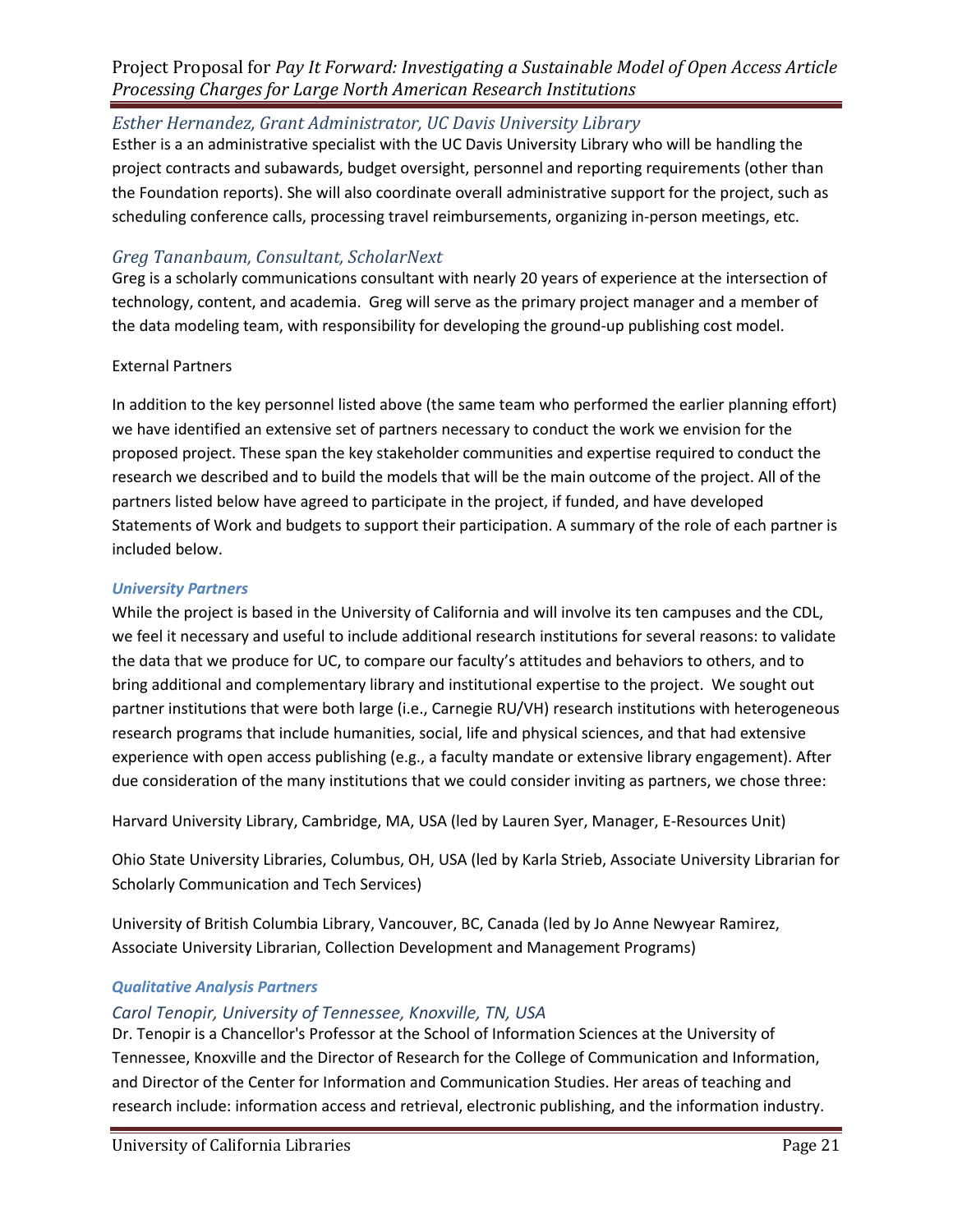She is the author of five books, including, Communication Patterns of Engineers, winner of the American Society for Engineering Education, Engineering Libraries Division 2005 Best Publication Award, (IEEE/Wiley InterScience, 2004) with Donald W. King. Dr. Tenopir will lead the project's qualitative data collection and analysis, in collaboration with the UC Davis team and members of the quantitative data team (Bjork, McCabe, and Anderson).

## *Association of Professional and Learned Society Publishers (ALPSP, led by Audrey McCulloch, Executive Director*

ALPSP is an international association representing all types of nonprofit publishers and is the largest trade association for scholarly and professional publishers with more than 300 members in 40 countries, publishing scholarly content in many different ways. ALPSP membership includes a wide range of different types of publishers - journal publishers, book publishers, learned societies and professional bodies, database publishers, university presses and intergovernmental organizations. The variety and range of publisher members and associate members provides a unique network serving the interests of scholarly publishing worldwide.

## *Quantitative Analysis Partners*

## *Scopus (Elsevier)*

As a key source of data and analytics expertise, we will partner with Elsevier's Global Academic Relations (GAR) team, a non-commercial arm of the company that has extensive access to and knowledge of the Scopus database on which much of our research will depend. The University of California subscribes to Scopus and has access to this data directly, but we feel that the partnership with the GAR team will provide critical data analysis expertise that we can independently verify with our other partners. The GAR group has committed to partnering with UC Davis/CDL on this project as an unfunded partner, with Brad Fenwick as the lead coordinator.

## *Web of Science (Thomson-Reuters)*

Thomson-Reuters' Scholarly & Scientific Research unit, which is responsible for the Web of Science database, is another key source of data and analytics expertise. We will partner with the Thomson-Reuters Web of Science team to provide data unavailable from Scopus, including funder acknowledgment data from 2009 forward. Partnering with Web of Science will also provide another locus of analysis and verification to ensure the reliability of our data. Thomson-Reuters has committed to partnering with UC Davis/CDL on this project as an unfunded partner, with Chris Burghardt as the lead coordinator.

## *David Solomon, Michigan State University, East Lansing, MI*

Dr. Solomon is a Professor in the Department of Medicine and the Office Medical Education Research and Development at Michigan State University, with thirty years of experience in social science/educational research and evaluation. In 1996 he founded *Medical Education Online* (MEO), a respected peer reviewed web-based journal in medical education now published on an open access basis by Co-Action Publishing. Dr. Solomon is the author of *Developing Open Access Journals, A practical guide (*Chandos Publishing), and with other colleagues founded the Open Access Scholarly Publishing Association (OASPA), for which he served as a founding board member. Since 2011, Dr. Solomon has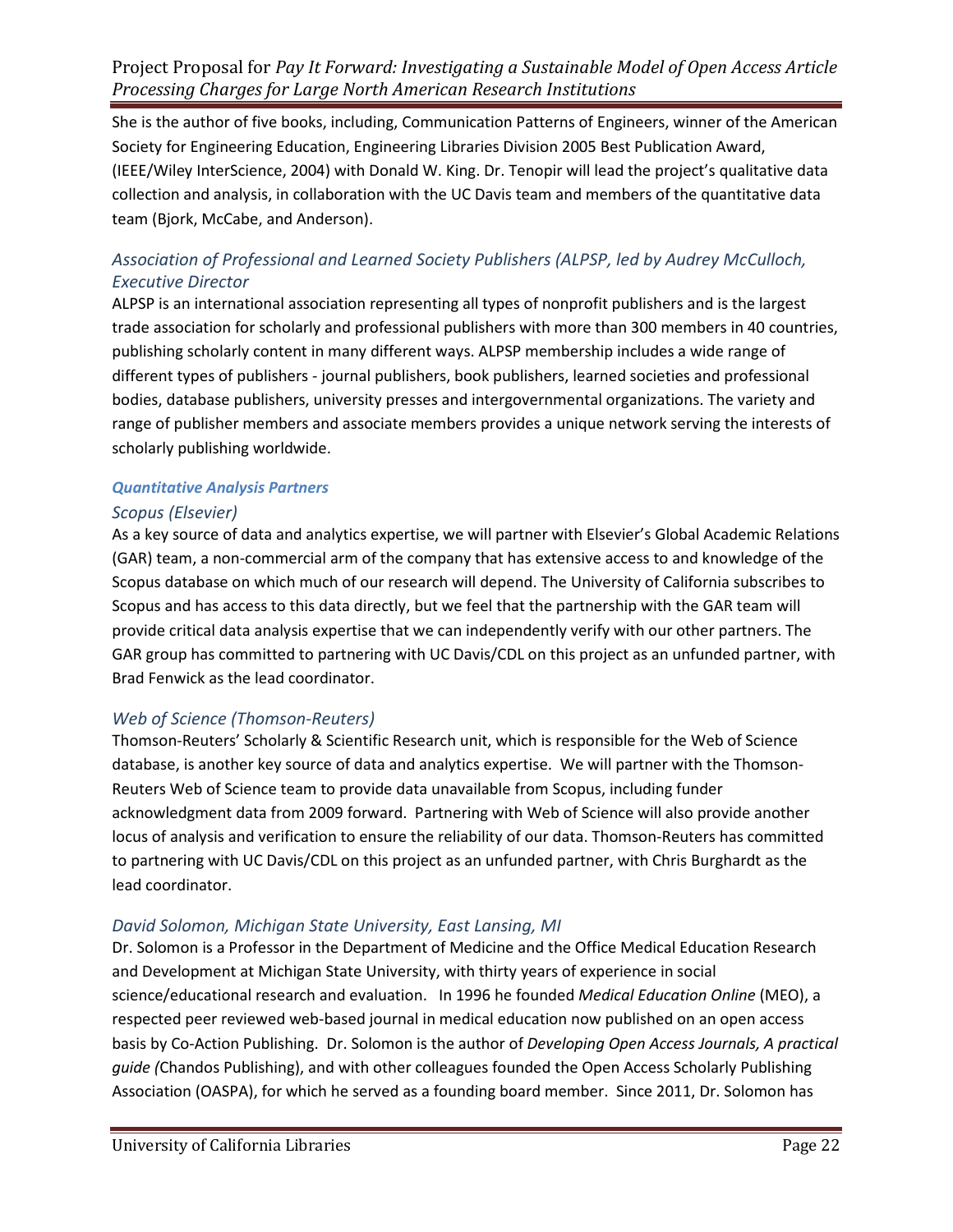focused much of his scholarly work with Dr. Björk and others researching the nature and growth of open access publishing, particularly APC-funded OA publishing. Dr. Solomon will work closely with CDL on the financial and publishing data collection and analysis, and be a key contributor to the model design and development.

## *Bo-Christer Björk, Hanken School of Economics, Helsinki, Finland*

Dr. Björk is a Professor of Information Systems Science in the Department of Management and Organisation, Hanken School of Economics, Helsinki, Finland. He possesses advanced degrees in systems science, economics, and construction management. From 1993 to 2000 he was professor of construction IT in the Royal Institute of Technology in Sweden, where he founded the *Electronic Journal of Information Technology in Construction*, an early OA journal. This led to an enduring research interest in the scientific research process which has been the focus of his work since 2000. Dr. Björk chaired the FinnOA committee from 2003-2008 and was a member of the board of the Open Access Scholarly Publishing Association (OASPA) from 2000-2012. He has an extensive open access publication portfolio includes numerous commissioned research reports for organizations including the British Library, the Max Planck Society Library, the Wellcome Trust, and others. With David Solomon (above), Dr. Björk recently co-authored Developing an Effective Market for Open Access Article Processing Charges 2014, a report commissioned by a consortium of research funders including Jisc, Research Libraries UK, Research Councils UK, the Wellcome Trust, the Austrian Science Fund, the Luxembourg National Research Fund and the Max Planck Institute for Gravitational Physics. Together with his colleague, Dr. Solomon, Dr. Björk will advise CDL on the financial and publishing data collection and analysis and be a key contributor to the model design and development.

## *Mark McCabe, University of Michigan, Ann Arbor, MI*

Dr. McCabe has appointments at the University of Michigan's School of Information and Boston University's School of Management. His current research interests include industrial organization, competition policy and regulation, and information economics. Dr. McCabe is an expert on the economics of journal publishing and has written several reports and articles on the topic, including, "Online Access and the Scientific Journal Market: An Economist's Perspective," a commissioned report for the National Academy of Sciences' Board on Science; and "A Portfolio Approach to Journal Pricing," in the book *Economics and Usage of Digital Libraries: Byting the Bullet*. Dr. McCabe has published numerous articles on various component of journal publishing, including open access, online availability and citation counts, and journal pricing. His work has been published in *American Economic Review, Nature, Rand Journal of Economics,* and *Journal of Academic Librarianship,* among other leading journals. He has received two Mellon Grants for his work on journal publishing – "Measuring the Impact of Digitization and Online Availability on Journal Citations," (co-PI with Christopher Snyder, Dartmouth College), and "Scholarly Journals," (co-PI with Daniel Rubinfeld, Aviv Nevo and Aaron Edlin, all at UC Berkeley). Dr. McCabe has also received grants on this topic from the Sloan Foundation, the Open Society Institute, and the American Association of Law Libraries. Dr. McCabe will be working closely with both the qualitative and quantitative teams as an advisor on focus group and survey questions, identifying financial and publishing data for collection, and modeling techniques that incorporate both types of data.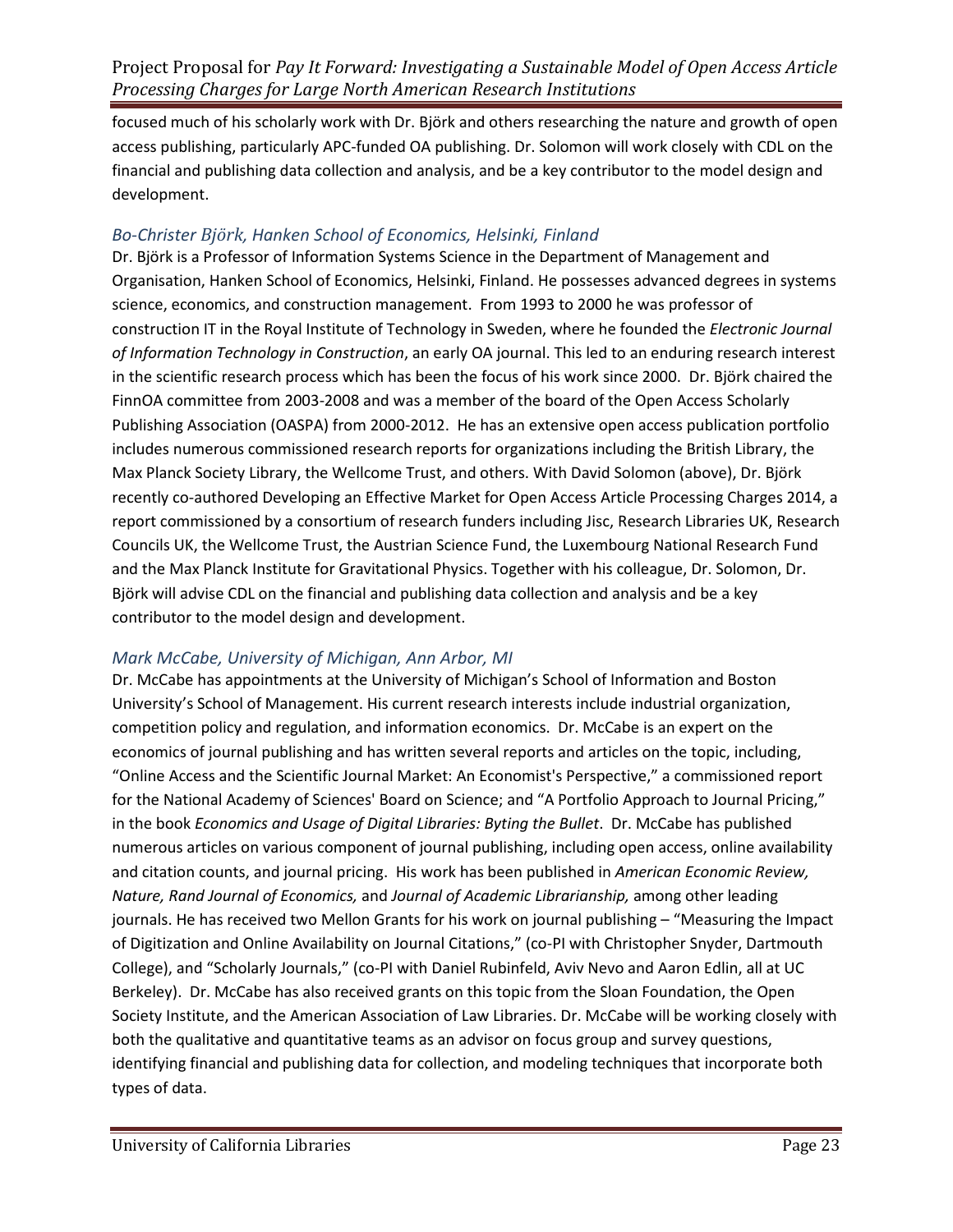## **Project Timeline** (Leads for each component are indicated in parentheses)

While we envision the project conducting the majority of our work during the calendar year 2015 and spending another two months (i.e., by March, 2016) to summarize our results, given inevitable delays due to vacations and unforeseen absences, having the grace of an additional 6 months minimizes the risk of needing an extension.

#### **January-March 2015**

- Execute hiring agreement with external consultants and issue subawards to partner institutions (Smith, Farley);
- Establish project budget and tracking mechanism (Smith);
- Establish team communication processes: internal weekly, extended bi-weekly (Tananbaum);
- Hire project staff (Anderson);
- Review/finalize data collection methodology (Anderson, Tananbaum, McCabe);
- Collect data from CDL sources (Anderson);
- Acquire initial data from Scopus and Web of Science (Anderson);
- Define data collection procedure for UC campuses, UBC, OSU, and Harvard (Anderson);
- Complete IRB process at UTK, UC campuses, and partner institutions (Tenopir, Fish);
- Conduct focus groups at UCD, UCI, UBC, OSU, and Harvard (Tenopir, Fish);
- Conduct literature review on current APC pricing and trends (Solomon)
- Collect and collate APC pricing and expenditure data from existing sources, by gathering updated data to address gaps (Solomon)

#### **April-June 2015**

- Finalize and conduct faculty/grad student survey at UCD and UCI, UBC, OSU, and Harvard (Tenopir, Fish, McCabe);
- Conduct publisher survey via ALPSP (Tananbaum, Tenopir, McCabe);
- Complete data collection from UC campuses, UBC, OSU, and Harvard (Anderson);
- Refine data collection from Scopus and Web of Science, as needed (Anderson)
- Complete gathering of APC pricing and expenditure data (Solomon)

## **July-December 2015**

- Complete analysis of survey data (Tenopir, Fish, McCabe);
- Complete analysis of financial data (Anderson, Tananbaum);
- Build version 1 model (Solomon, all);
- Review model with extended team (Anderson, Tananbaum);
- Finalize model (Solomon, all);

## **January-February 2016**

- Review/refine model with UC and partner library colleagues, other stakeholders (Anderson, Fish, all);
- Write and publish final report (Smith, all)

#### **March-June 30 2016**

• No planned activities unless the project timeline has changed and with the Foundation's prior approval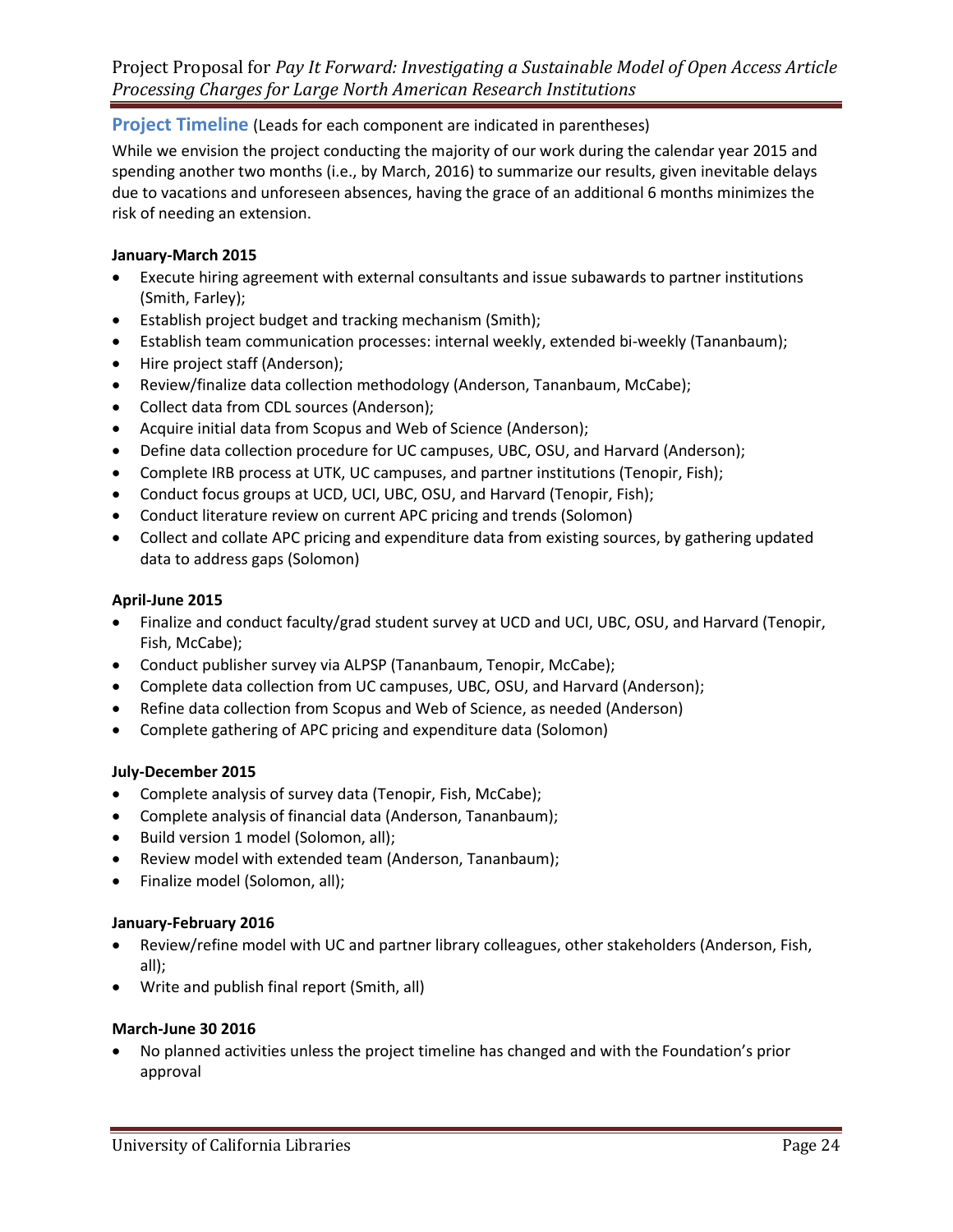## **Outcomes and Benefits**

The main outcome of the proposed project will be a detailed, flexible, and publicly accessible financial model (or set of financial scenarios). The model(s) will be described in detail in a report to be written by the project team, shared publically, and disseminated via multiple published articles, authored by the key personnel and our expert consultants and collaborators, and via conference presentations at ARL and elsewhere. The project personnel are all frequently invited speakers in the library, higher education, and open access communities and we are have presentations lined up for key events (e.g. the OAI conference in Geneva) if we are funded to begin the work next year.

We may additionally create spreadsheets for the model that can also be publically shared and disseminated, to save organizations the time necessary to operationalize the model(s) themselves. The advisability for that will become clearer as the parameters for the model emerge and we understand what form it should take. The UC Davis postdoc (Fish) will also be studying the utility of the model(s) for library directors and staff in the project's partnership, so that we can insure its utility before we conclude our work.

As for benefits, beyond the model as a new tool for university administrators and librarians to use in developing open access policies and strategies, there are significant potential costs associated with *not* having the information provided by this study available and, as a result, having to learn incrementally and from perhaps costly mistakes. In short, a relatively small investment now is likely to save a great deal later.

## **Intellectual Property**

The main outcome of the proposed project will be a detailed, flexible, and publicly accessible financial model or set of financial scenarios that will be published online under an appropriate CC or similar license (e.g., data analysis software tools under a BSD license, reports under a CC-BY license, including descriptions of the methodologies developed for the project, and aggregated/analyzed data under a CC0 waiver). The project will rely extensively on data sourced from Scopus (Elsevier, B.V.), and Web of Science (Thomson-Reuters) that are the exclusive intellectual property of their companies and cannot be shared publicly, nor will we share detailed financial data from our partner institutions that fall under non-disclosure licensing terms. However we will document the data analysis methodologies requested of Elsevier and/or Thomson-Reuters to include in our report. All published data will be aggregated and summarized. Survey results will be fully anonymized for sharing and publication via one or more articles by project members. The results of our work will be broadly publicized by the PI, co-PI, and the entire team to its various communities of practice.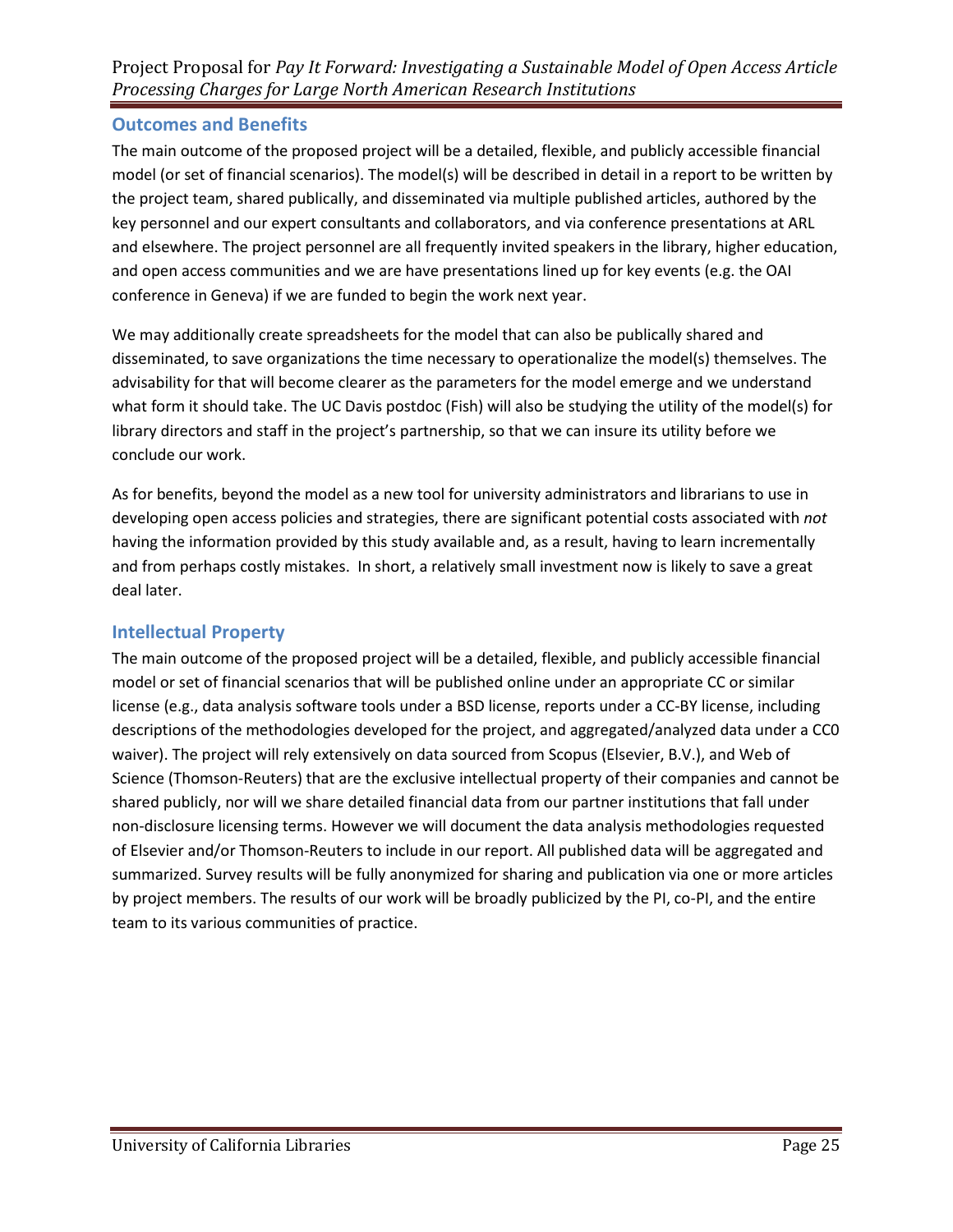# **Reporting**

The project will submit a Narrative Report written by the principal investigator with the support of the project team. The Narrative Report will review all project achievements, with expenditures included in the separate Financial Report. The structure of the Narrative Report will follow the reporting instructions from http://msc.mellon.org/guidelines/reporting-instructions. Since the project is just slightly over one year's duration, rather than producing an interim report at the end of project year 1 and a final report two months later, we proposal to produce one complete report to summarize our research findings at the end of the project period: February 29, 2016, and one final Narrative and Financial Report summarizing the project per se, including a full accounting of the budget and expenses, in the 3-month period following the project's end date of May 31, 2016.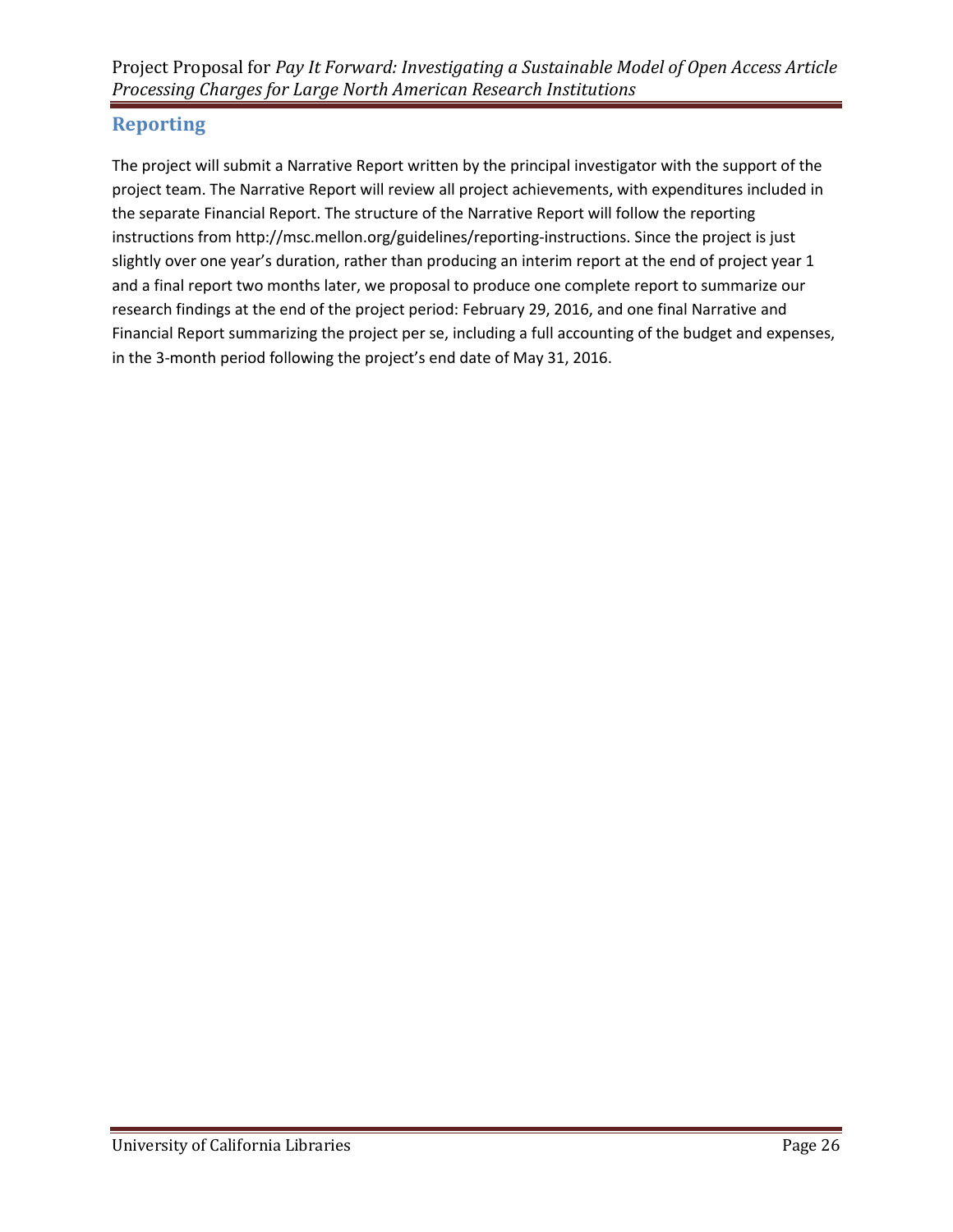# **Appendices**

# *Bibliography*

Achterkamp, Marjolein and Janita Vos 2007. Critically identifying stakeholders: Evaluating boundary critique as a vehicle for stakeholder identification. *Systems Research and Behavioral Science* 24(1): 3-14.

Anderson, Kent 2013. 73 things publishers do (2013 edition). *Scholarly kitchen* ((Oct 22, 2013)*.*  http://scholarlykitchen.sspnet.org/2013/10/22/updated-73-things-publishers-do-2013-edition/.

Aspesi, Claudio, Andrea Rosso, and Wielechowski 2012. Reed Elsevier: Transitioning to Open Access – Are the cost of savings sufficient to protect margins? Report. http://www.richardpoynder.co.uk/OAcosts.pdf.

Babbie, Earl. The Practice of Social Research. 13<sup>th</sup> edition, Wadsworth, 2013;

Báscones Dominguez, M. 2006. Economics of open access publishing. *Serials: The Journal for the Serials Community*, *19*(1), 52-60.

Bernard, Russell 2006. *Research methods in anthropology: Qualitative and quantitative approaches* (4<sup>th</sup> ed)*.* Oxford: Alta Mira Press.

Bijker, Wiebe, Thomas Hughes, and Trevor Pinch 1987. *The social construction of technological systems: New directions in the sociology and history of technology*. Cambridge: MIT Press.

Björk, Bo-Christer and David Solomon 2014. [Developing an Effective Market for Open Access Article](http://digital-scholarship.org/digitalkoans/2014/03/13/developing-an-effective-market-for-open-access-article-processing-charges/)  [Processing Charges.](http://digital-scholarship.org/digitalkoans/2014/03/13/developing-an-effective-market-for-open-access-article-processing-charges/) Report. http://www.wellcome.ac.uk/stellent/groups/corporatesite/ @policy\_communications/documents/web\_document/wtp055910.pdf.

Cook, Joel, Daniel Hulls, and David Jones 2011. Heading for the open road – costs & benefits of transitions in scholarly communications. A report for the JISC. http://www.jisc.ac.uk/media/ documents/publications/reports/2011/dynamicsoftransition.pdf.

Coulter, Gerry 2010. Launching and sustaining a scholarly journal on the internet: The International Journal of Baudrillard Studies. *Journal of Electronic Publishing* 13(1).

Dallmeier-Tiessen, Suenje, et al. 2011. Highlights from the SOAP project survey. What Scientists Think about Open Access Publishing*.* arXiv:1101.5260.

Davis, Philip M. and [Cornell University Library. Task Force on Open Access Publishing](http://dspace.library.cornell.edu/browse?type=author&value=Cornell+University+Library.+Task+Force++on+Open+Access+Publishing) 2004. Calculating the Cost per Article in the Current Subscription Model. (spreadsheet) http://hdl.handle.net/1813/236.

de Waal, Benny ME and Ronald Batenburg 2014. The process and structure of user participation: a BPM system implementation case study. *Business Process Management Journal* 20(1): 107-128.

Edgar, Brian and John Willinsky 2010. A survey of scholarly journals using open journal systems. *Scholarly and research communication* 1(2).

Finch Group, Accessibility, sustainability, excellence: how to expand access to research publications 2013. http://www.researchinfonet.org/publish/finch/.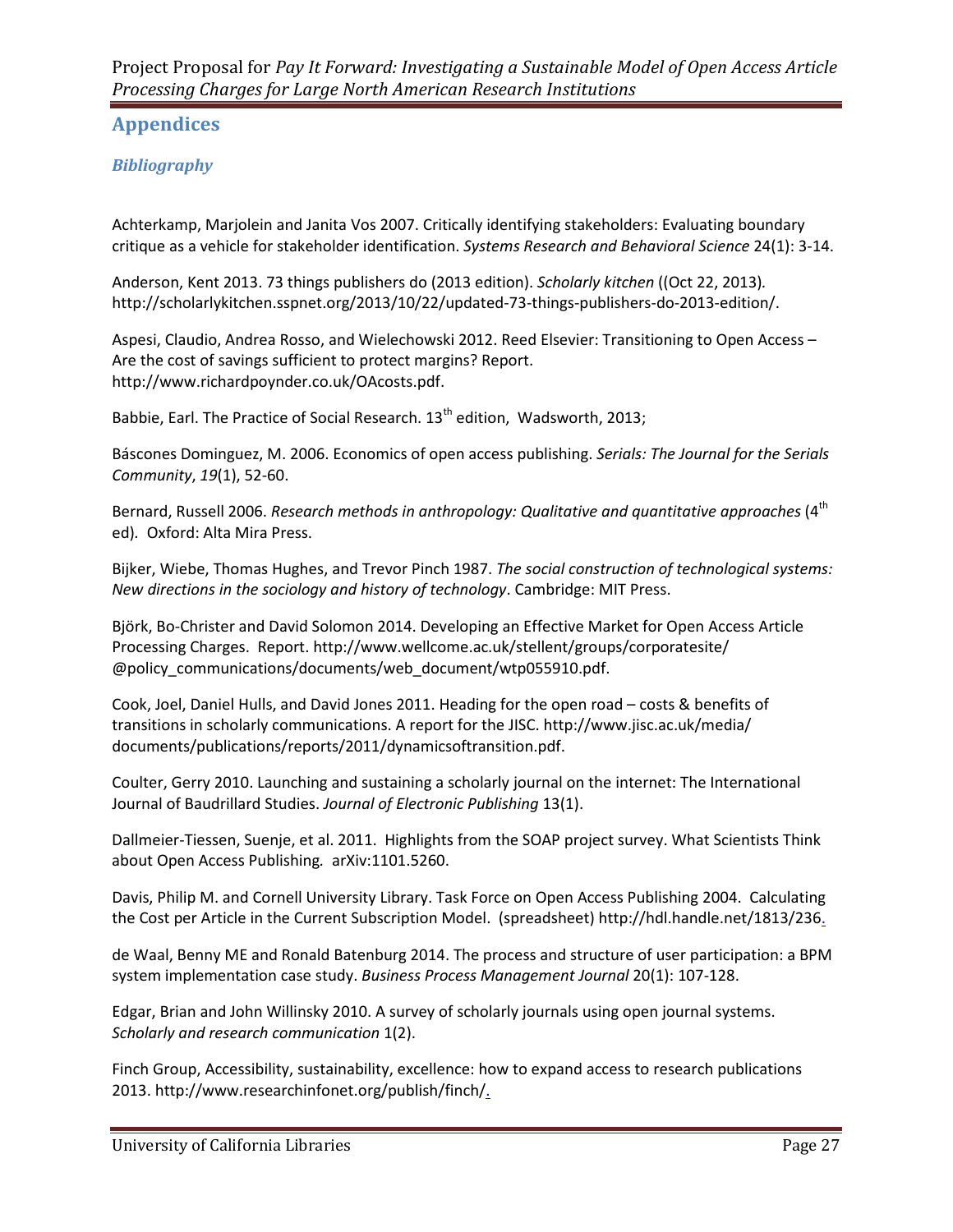Fisher, Julian 2008. Scholarly publishing re-invented: Real costs and real freedoms. *Journal of Electronic Publishing* 11(2).

Frass, Will, Jo Cross, and Victoria Gardner 2013. Open Access survey: Exploring the views of Taylor & Francis and Routledge authors. Report for Taylor & Francis Group and Routledge. http://www.tandf.co.uk/journals/pdf/open-access-survey-march2013.pdf.

Harley, Diane, Sophia Krzys Acord, Sarah Earl-Novell, Shannon Lawrence, and Judson King 2010. Assessing the future landscape of scholarly communication: An exploration of faculty values and needs in seven disciplines. Center for Studies in Higher Education, UC Berkeley. http://escholarship.org/uc/cshe\_fsc.

Houghton, John, Bruce Rasmussen, Peter Sheehan, Charles Oppenheim, Anne Morris, Claire Creaser, Helen Greenwood, Mark Summers, and Adrian Gourlay 2009. Economic implications of scholarly publishing models: Exploring the costs and benefits. A report for the JISC. http://www.jisc.ac.uk/media/documents/publications/rpteconomicoapublishing.pdf.

Mol, Annmarie 2002. *The body multiple: Ontology in medical practice.* Durham: Duke University Press.

Natriello, G and M. Rennick 2004. The middle way: The very low cost model for scholarly publishing. EdLab Research Publication. edlab.tc.columbia.edu/files/EdLab\_Natriello4.pdf.

Odlyzko, Andrew 2013. Open Access, library and publisher competition, and the evolution of general commerce. Preprint. http://www.dtc.umn.edu/~odlyzko/doc/libpubcomp.pdf.

Oudshoorn, Nelly and Trevor Pinch 2003. *How users matter: The co-construction of users and technology.* Cambridge: MIT Press.

Pinfield, Stephen 2013. Medical research charities and open access. *Learned Publishing* 26(4): 285-302.

Research Information Network 2008. Activities, costs and funding flows in the scholarly communications system in the UK. Report.

Scholl, Hans 2004. Involving salient stakeholders: Beyond the technocratic view on change. *Action Research* 2(3): 277-304.

Shapiro, Lorna 2005. Establishing and publishing an online peer-reviewed journal: Action plan, resourcing, and costs. OJS project report. http://pkp.sfu.ca/files/ OJS\_Project\_Report\_Shapiro.pdf.

Sjostrom, Jonas and Goran Goldkuhl 2009. Socio-instrumental pragmatism in action*. Handbook of*  research on socio-technical design and social networking systems (ed, Brian Whitworth and Aldo de Moor)*.* Hershey, PA: IGI.

Smith, Scott M. Determining Sample Size: How to Ensure You Get the Correct Sample Size. Qualtrics E-Book, 2014. http://success.qualtrics.com/rs/qualtrics/images/Determining-Sample-Size.pdf

Solomon, David and Bo-Christer Björk 2012. A study of open access journals using article processing charges. *Journal of the American Society for Information Science and Technology* 63(8): 1485–1495.

Solomon, David and Bo-Christer Björk 2012. Publication fees in open access publishing: Sources of funding and factors influencing choice of journal. *Journal of the American Society for Information Science and Technology* 63(1): 98-107.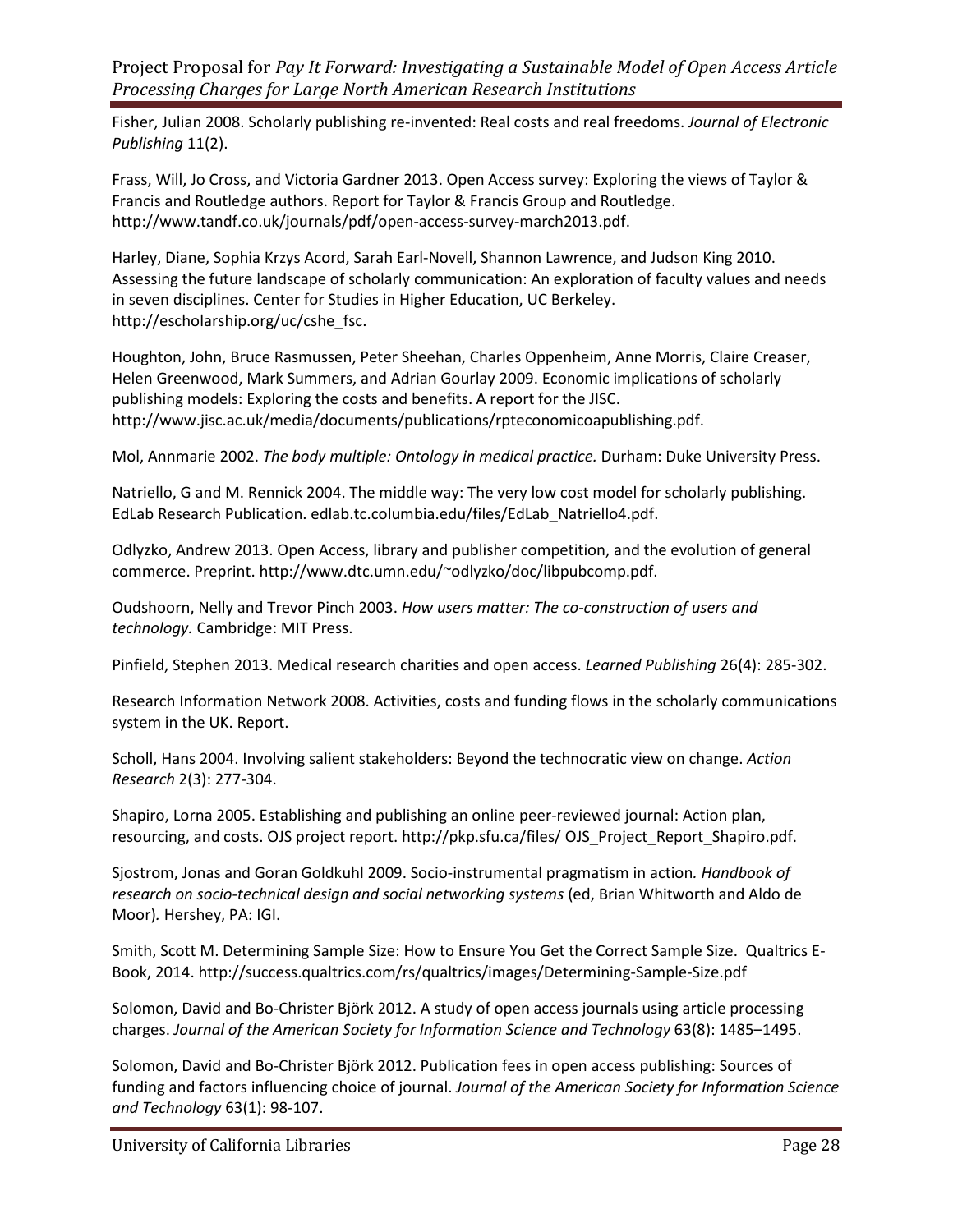Steiner, Gerald 2008. Supporting sustainable innovation through stakeholder management: a systems view. *International Journal of Innovation and Learning* 5(6): 595-616.

Suber, Peter 2012. *Open Access.* Cambridge: MIT Press.

Swan, Alma 2010. Modelling Scholarly Communication Options: Costs and benefits for universities. A report for the JISC. http://eprints.ecs.soton.ac.uk/18584/

Swan, [Alma and John Houghton](http://eprints.ecs.soton.ac.uk/18584/) 2012. Going for Gold? The costs and benefits of Gold Open Access for UK research institutions: further economic modelling. Report to the UK Open Access Implementation Group.

*http://repository.jisc.ac.uk/610/2/Modelling\_Gold\_Open\_Access\_for\_institutions\_-\_final\_draft3.pdf*

Van Noorden, Richard 2013. Open access: The true cost of science publishing. *Nature* 495(7442): 426- 429*.* 

Walters, William H. 2007. Institutional journal costs in an open access environment. *Journal of the American Society for Information Science and Technology*, *58*(1), 108-120.

Ware, Mark and Michael Mabe 2012. The stm report: An overview of scientific and scholarly publishing  $(3<sup>rd</sup>$  ed). Report. http://www.stm-assoc.org/2012\_12\_11\_STM\_Report\_2012.pdf.

Waltham, Mary 2010. The future of scholarly publishing among social science and humanities associations. Report. http://www.marywaltham.com/JSPfulltextarticleApril2010.pdf.

Waltham, Mary; Carpenter, Todd, and Joseph, Heather 2004. A Survey of Business Trends at BioOne Publishing Partners and Its Implications for BioOne. http://www.marywaltham.com/Bio\_one\_article.pdf

Whitworth, Brian 2009. The social requirements of technical systems. *Handbook of research on sociotechnical design and social networking systems* (ed, Brian Whitworth and Aldo de Moor)*.* Hershey, PA: IGI.

Withey, Lynne, Steve Cohn, Ellen Faran, Michael Jensen, Garrett Kiely, Will Underwood, and Bruce Wilcox 2012. Sustaining scholarly publishing: New business models for university presses. Report. http://www.aaupnet.org/images/stories/documents/aaupbusinessmodels2011.pdf